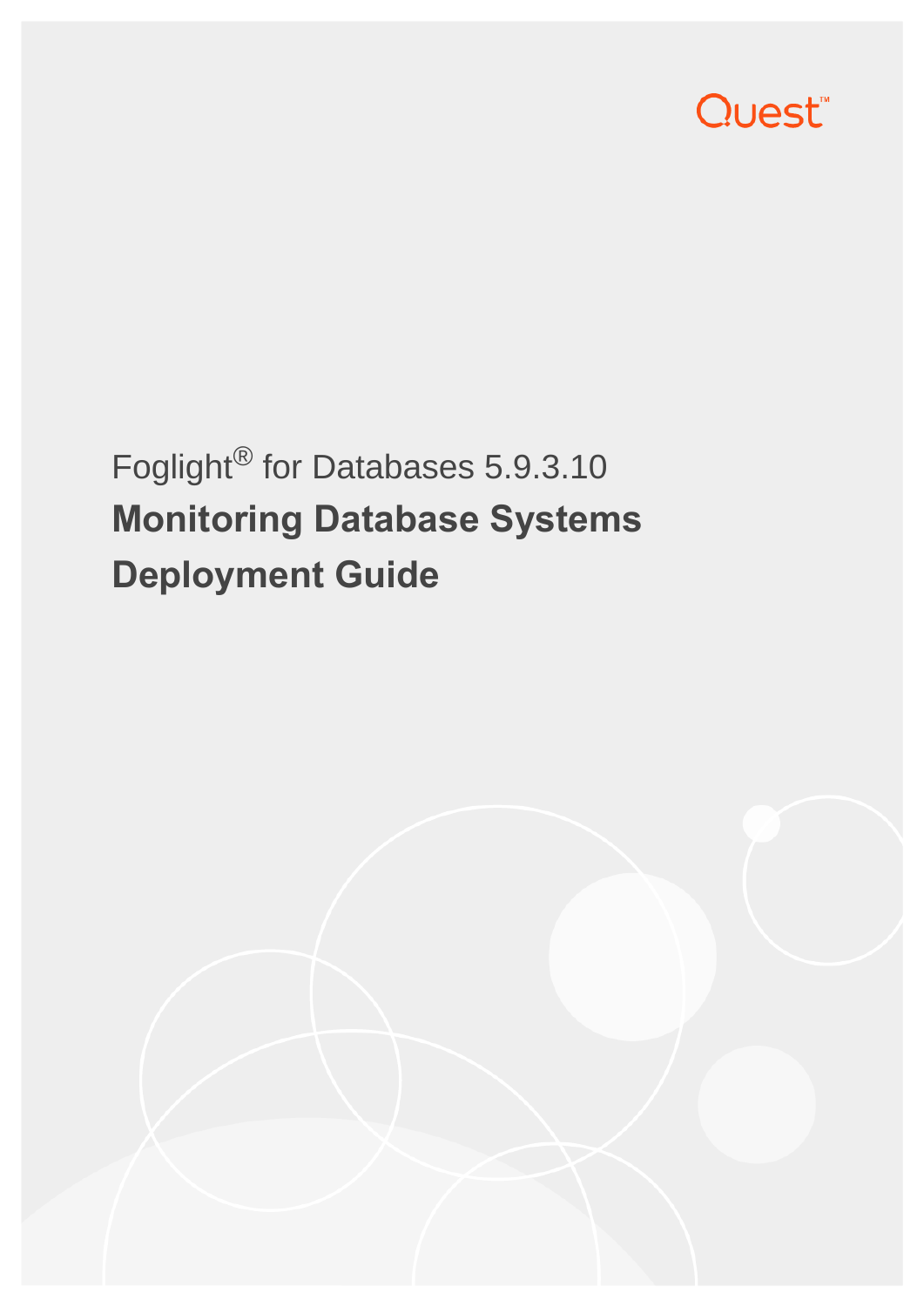#### **© 2018 Quest Software Inc.**

#### **ALL RIGHTS RESERVED.**

This guide contains proprietary information protected by copyright. The software described in this guide is furnished under a software license or nondisclosure agreement. This software may be used or copied only in accordance with the terms of the applicable agreement. No part of this guide may be reproduced or transmitted in any form or by any means, electronic or mechanical, including photocopying and recording for any purpose other than the purchaser's personal use without the written permission of Quest Software Inc.

The information in this document is provided in connection with Quest Software products. No license, express or implied, by estoppel or otherwise, to any intellectual property right is granted by this document or in connection with the sale of Quest<br>Software products. EXCEPT AS SET FORTH IN THE TERMS AND CONDITIONS AS SPECIFIED IN THE LICENSE<br>A EXPRESS, IMPLIED OR STATUTORY WARRANTY RELATING TO ITS PRODUCTS INCLUDING, BUT NOT LIMITED TO, THE<br>IMPLIED WARRANTY OF MERCHANTABILITY, FITNESS FOR A PARTICULAR PURPOSE, OR NON-INFRINGEMENT. IN NO<br>EVENT SHALL QUEST SOFTWAR INCIDENTAL DAMAGES (INCLUDING, WITHOUT LIMITATION, DAMAGES FOR LOSS OF PROFITS, BUSINESS<br>INTERRUPTION OR LOSS OF INFORMATION) ARISING OUT OF THE USE OR INABILITY TO USE THIS DOCUMENT, EVEN IF QUEST SOFTWARE HAS BEEN ADVISED OF THE POSSIBILITY OF SUCH DAMAGES. Quest Software makes no representations or warranties with respect to the accuracy or completeness of the contents of this document and reserves the right to make changes to specifications and product descriptions at any time without notice. Quest Software does not make any commitment to update the information contained in this document.

If you have any questions regarding your potential use of this material, contact:

Quest Software Inc. Attn: LEGAL Dept. 4 Polaris Way Aliso Viejo, CA 92656

Refer to our website [\(www.quest.com\)](http://www.quest.com) for regional and international office information.

#### **Patents**

Quest Software is proud of our advanced technology. Patents and pending patents may apply to this product. For the most current information about applicable patents for this product, please visit our website at www.quest.com/legal.

#### **Trademarks**

Quest, the Quest logo, Foglight, and Join the Innovation are trademarks and registered trademarks of Quest Software Inc. in the U.S.A. and other countries. For a complete list of Quest Software trademarks, please visit our website at [www.quest.com/legal.](http://www.quest.com/legal)<br>Red Hat, JBoss, the JBoss logo, and Red Hat Enterprise Linux are registered trademarks of Red H countries. CentOS is a trademark of Red Hat, Inc. in the U.S. and other countries. Fedora and the Infinity design logo are trademarks of Red Hat, Inc. Microsoft, .NET, Active Directory, Internet Explorer, Hyper-V, Office 365, SharePoint, Silverlight, SQL<br>Server, Visual Basic, Windows, Windows Vista and Windows Server are either registered trad Corporation in the United States and/or other countries. AIX, IBM, PowerPC, PowerVM, and WebSphere are trademarks of International Business Machines Corporation, registered in many jurisdictions worldwide. Java, Oracle, Oracle Solaris, PeopleSoft, Siebel, Sun, WebLogic, and ZFS are trademarks or registered trademarks of Oracle and/or its affiliates in the United<br>States and other countries. SPARC is a registered trademark of SPARC International, Inc. in t Products bearing the SPARC trademarks are based on an architecture developed by Oracle Corporation. OpenLDAP is a<br>registered trademark of the OpenLDAP Foundation. HP is a registered trademark that belongs to Hewlett-Packar Company, L.P. Linux is a registered trademark of Linus Torvalds in the United States, other countries, or both. MySQL is a registered trademark of MySQL AB in the United States, the European Union and other countries. Novell and eDirectory are registered trademarks of Novell, Inc., in the United States and other countries. VMware, ESX, ESXi, vSphere, vCenter, vMotion, and vCloud Director are registered trademarks or trademarks of VMware, Inc. in the United States and/or other jurisdictions. Sybase is a registered trademark of Sybase, Inc. The X Window System and UNIX are registered trademarks of The Open Group. Mozilla and Firefox are registered trademarks of the Mozilla Foundation. IOS is a registered trademark or trademark of Cisco Systems, Inc. and/or its affiliates in the United States and certain other countries. Apple, iPad, iPhone, Mac OS, Safari, Swift, and Xcode are trademarks of Apple Inc., registered in the U.S. and other countries. Ubuntu is a registered trademark of Canonical Ltd. Symantec and Veritas are trademarks or registered trademarks of Symantec Corporation or its affiliates in the U.S. and other<br>countries. OpenSUSE, SUSE, and YAST are registered trademarks of SUSE LCC in the United States an AppFlow, NetScaler, XenApp, and XenDesktop are trademarks of Citrix Systems, Inc. and/or one or more of its subsidiaries, and<br>may be registered in the United States Patent and Trademark Office and in other countries. Postg the European Union and United States of America and/or other countries. Intel, Itanium, Pentium, and Xeon are trademarks of Intel Corporation in the U.S. and/or other countries. Debian is a registered trademark of Software in the Public Interest, Inc. OpenStack is a trademark of the OpenStack Foundation. All other marks and names mentioned herein may be trademarks of their respective companies.

#### **Legend**

**WARNING: A WARNING icon indicates a potential for property damage, personal injury, or death.**

**CAUTION: A CAUTION icon indicates potential damage to hardware or loss of data if instructions are not followed.** Ţ

**IMPORTANT NOTE**, **NOTE**, **TIP**, **MOBILE**, or **VIDEO:** An information icon indicates supporting information.f.

Foglight® for Databases Deployment Guide Updated - January 2019 Software Version - 5.9.3.10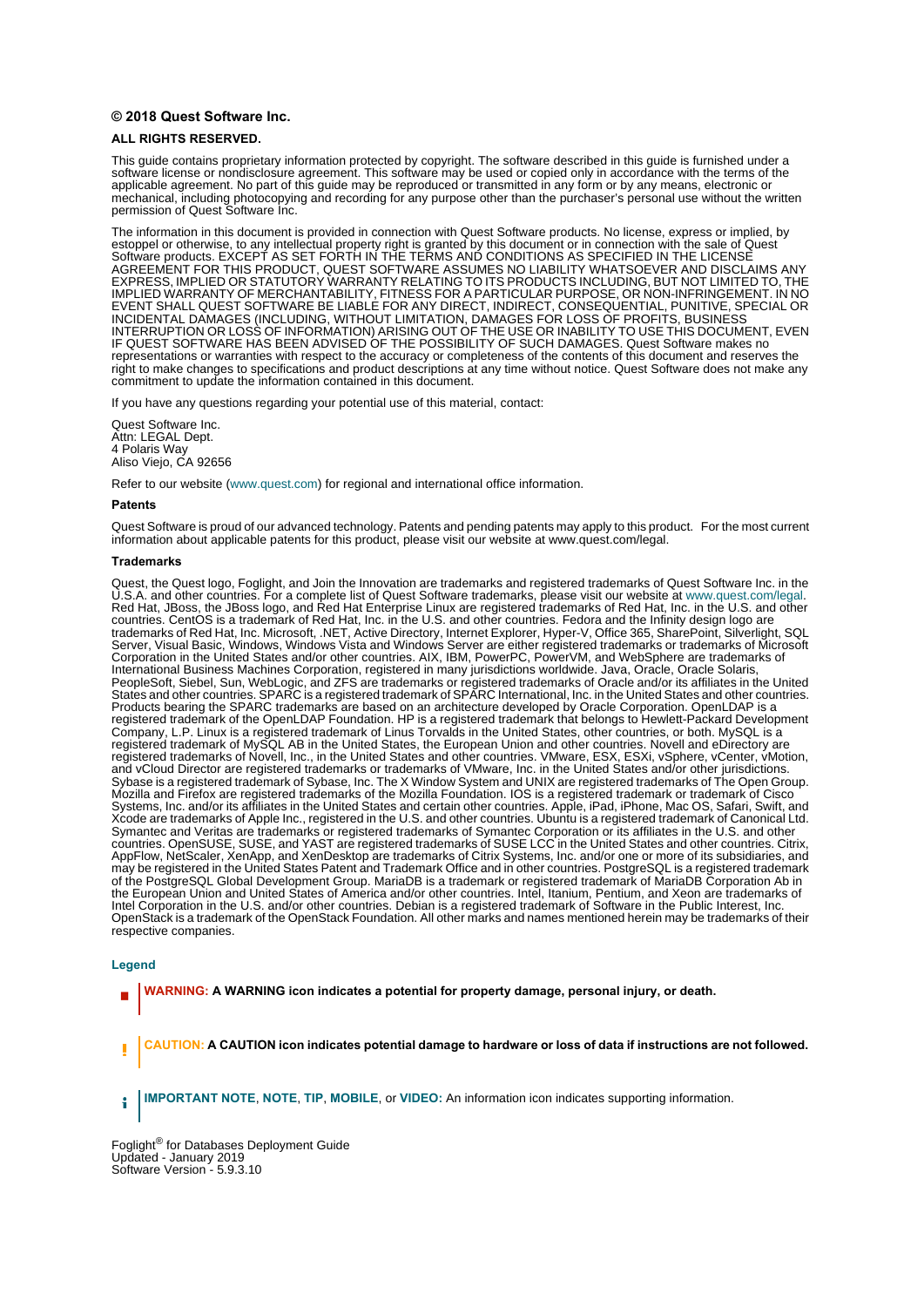## **Contents**

| Concentrator (Proxy).<br>. 21 |
|-------------------------------|
|                               |
|                               |
|                               |
|                               |
|                               |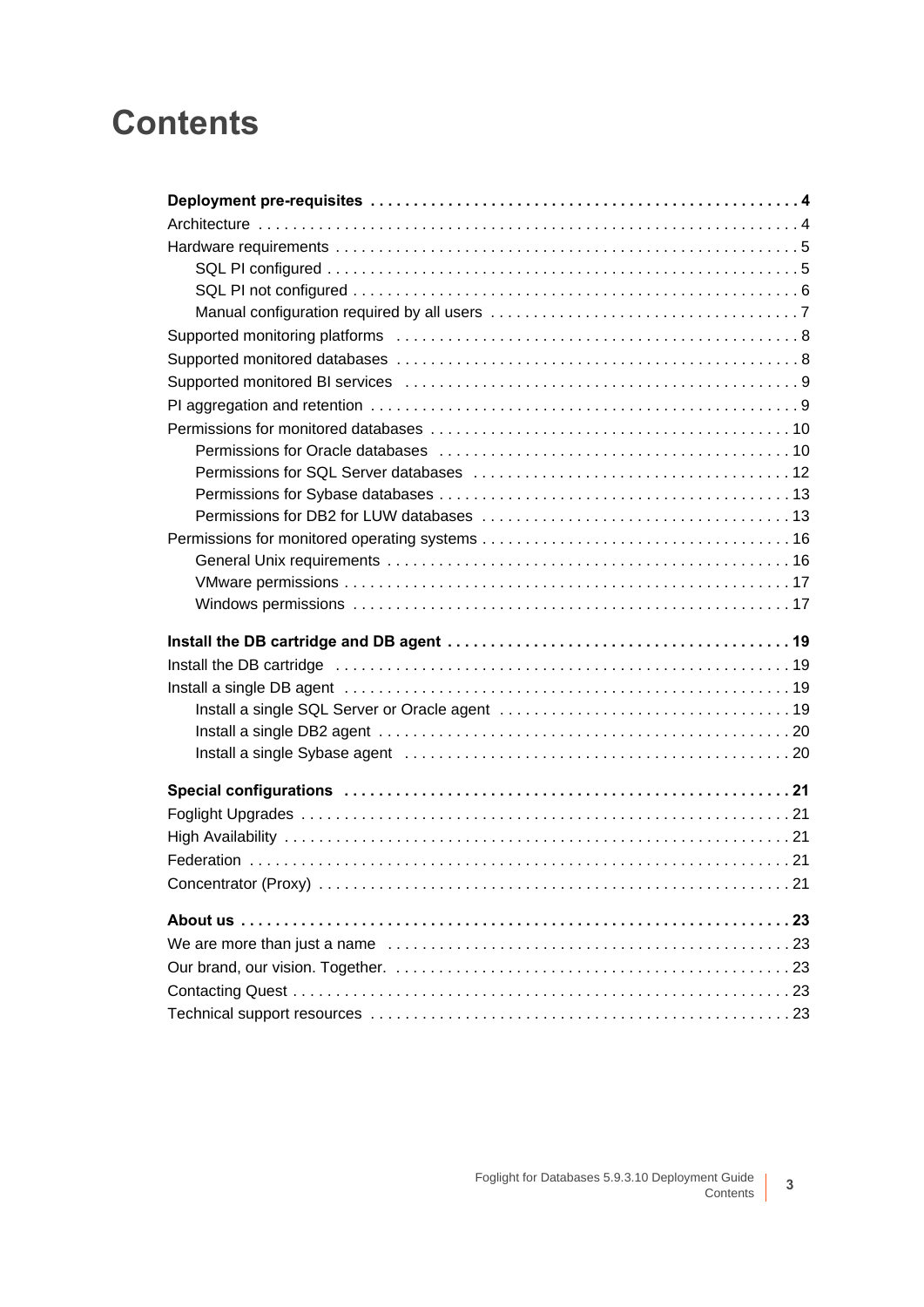# **Deployment pre-requisites**

<span id="page-3-0"></span>Welcome to the *Foglight for Databases Deployment Guide*. This guide provides the pre-requisites for optimal deployment, to ensure the best user experience possible.

This section describes important deployment information required to monitor the leading RDBMS: Oracle<sup>®</sup>, SQL Server<sup>®</sup>, Sybase<sup>®</sup>, and DB2 for LUW. The information in this guide applies to all 5.7.5.x and 5.9.3.10 releases.

## <span id="page-3-1"></span>**Architecture**

There are three main components:

- **Foglight Management Server** and **Foglight Database Repository**  Responsible for managing, alerting and viewing the collected data. Both components can be set to run on the same machine or reside on separate machines.
- **Agent Manager** Hosts the monitoring database agents.
- **SQL PI Repository** An embedded repository which stores the SQL PI data that the monitoring agents collect. Currently available on Oracle and SQL Server monitoring only.

**Figure 1. Foglight for Databases Components**

**Foglight for Databases Components** 



**4**

**1**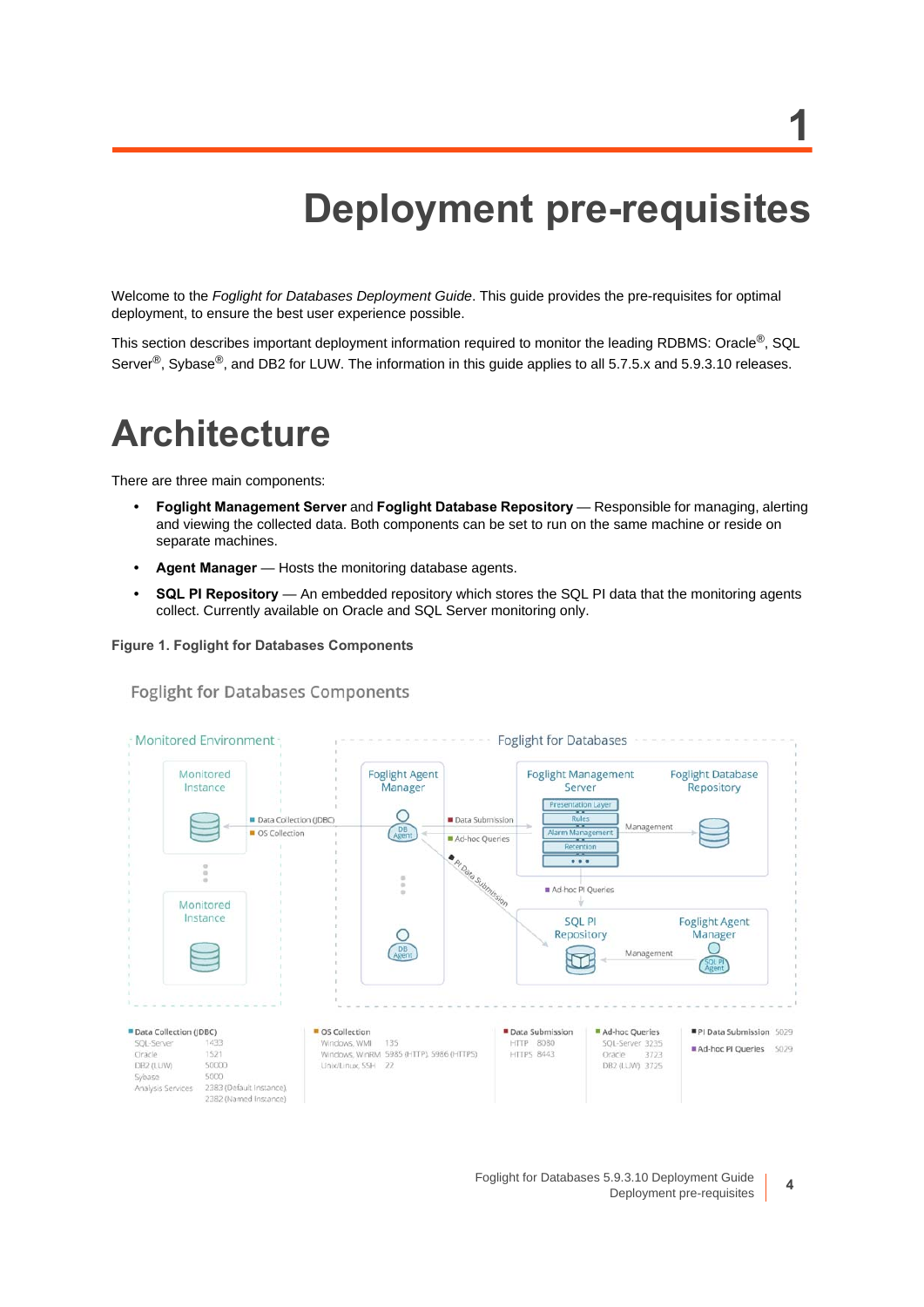**NOTE:** The product components can be either distributed over different machines — preferable in large or i growing environments — or centralized.

## <span id="page-4-0"></span>**Hardware requirements**

Identify your hardware requirements, which are determined by whether SQL PI is configured and by the number of monitoring agents.

- **•** [SQL PI configured](#page-4-1)
- **•** [SQL PI not configured](#page-5-0)
- **NOTE:** The Numbers of agent refers to DB agents. The IC agents resources are calculated within the DB ì agents.

## <span id="page-4-1"></span>**SQL PI configured**

SQL PI is available only for Oracle, SQL Server and SQL Server BI (Analysis services). These tables define the Hardware requirements for each server based on the number of monitoring agents

After locating your hardware requirements in the tables, ensure that you complete the manual JVM Setting configuration as described in:

**•** [Manual configuration required by all users](#page-6-0)

### **Foglight Management Server**

**Table 1. Foglight Management Server with SQL PI configured**

| Number of Agents <5     |         | <50     | < 100   | <200    | $<$ 400 | $600$   | < 800   |
|-------------------------|---------|---------|---------|---------|---------|---------|---------|
| CPUs $(2.4GHz)^*$       | 2 cores | 4 cores | 4 cores | 4 cores | 4 cores | 6 cores | 8 cores |
| RAM <sup>*</sup>        | 6GB     | 8GB     | 8GB     | 10GB    | 12GB    | 16GB    | 18GB    |
| JVM Settings**          | 4096MB  | 4096MB  | 4096MB  | 6144MB  | 8192MB  | 10240MB | 14336MB |
| <b>Hard Drive Space</b> | 10GB    | 100GB   | 200GB   | 400GB   | 800GB   | 1200GB  | 1600GB  |

**CPUs (2.4GHz)**\* — for a virtual machine the CPU allocation must be reserved. The reservation is expressed in MHz

RAM<sup>\*</sup>- for a virtual machine the memory allocation must be reserved.

### **Foglight Agent Manager**

**Table 2. Foglight Agent Manager**

| <b>Number of Agents</b> | <5     | <50     | 100     | $200$   | $400$    | <600     | < 800    |
|-------------------------|--------|---------|---------|---------|----------|----------|----------|
| CPUs $(2.4GHz)^*$       | core   | 4 cores | 8 cores | 8 cores | 10 cores | 12 cores | 14 cores |
| RAM*                    | 2GB    | 8GB     | 12GB    | 16GB    | 20GB     | 26GB     | 34GB     |
| JVM Settings**          | 1024MB | 6144MB  | 8192MB  | 12288MB | 16384MB  | 22528MB  | 30720MB  |
| <b>Hard Drive Space</b> | 2GB    | 5GB     | 10GB    | 20GB    | 40GB     | 60GB     | 80GB     |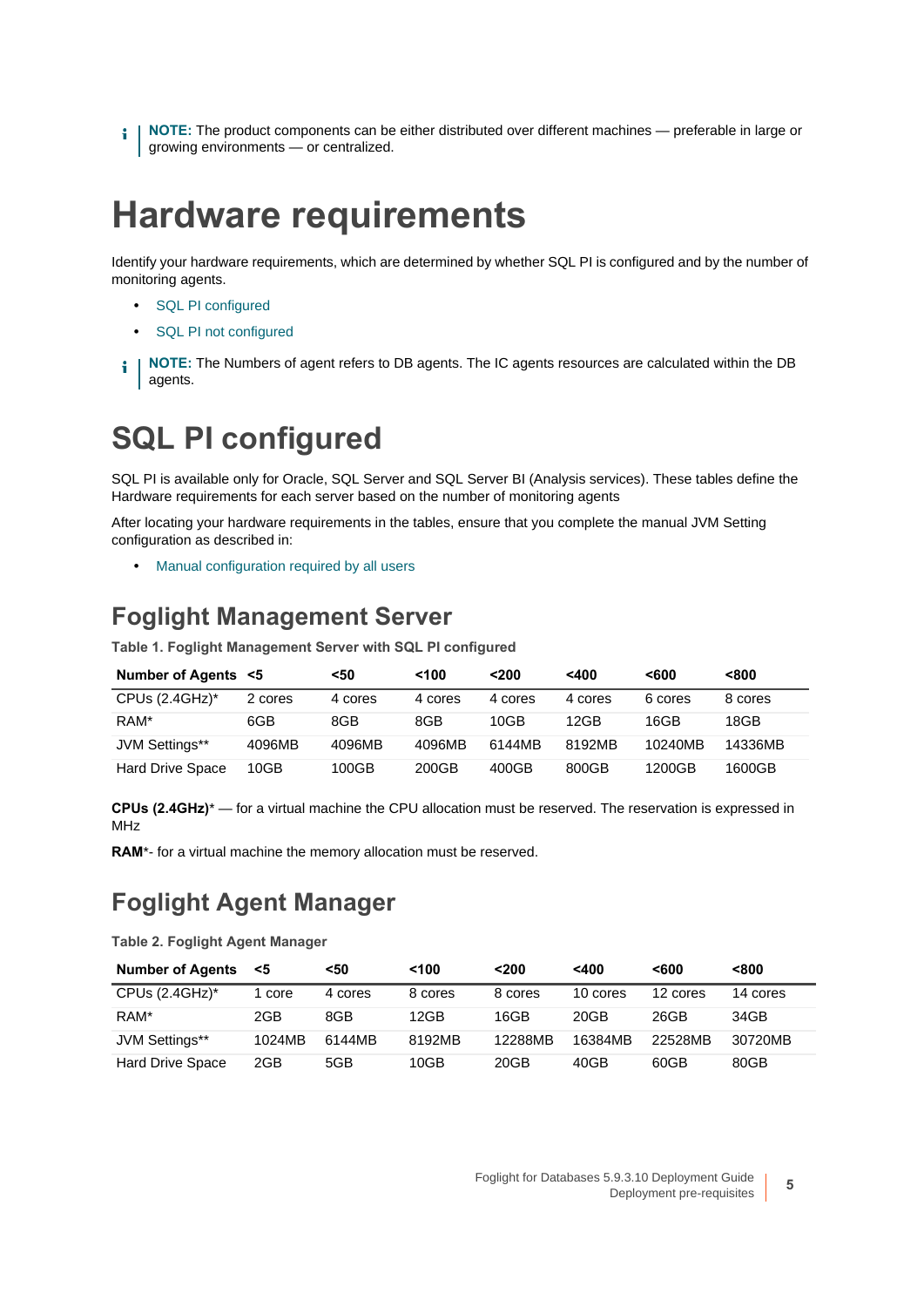**IMPORTANT:** If you are monitoring more than 70 agent running on Windows system, the monitored hosts ÷ should be configured to use WinRM. Monitoring Analysis services is supported only on Agent Managers running on Windows which must have a version of .NET 3.5 installed. One PI repository can only be attached by at most three Foglight Agent Managers at a time.

**CPUs (2.4GHz)**\* — for a virtual machine the CPU allocation must be reserved. The reservation is expressed in MHz.

**RAM**\*- for a virtual machine the memory allocation must be reserved.

### **SQL PI Repository**

**WARNING:** Linux® is the recommended platform for both Oracle and SQL Server monitoring. Exclude the SQL PI repository directory (named Infobright™) from real-time scanning (for example, Antivirus software). For a virtual machine the CPU and memory allocations must be reserved.

**Table 3. SQL PI Repository**

| <b>Number of Agents</b> | <5   | <50     | <100    | <200    | $<$ 400 | <600     | <800     |
|-------------------------|------|---------|---------|---------|---------|----------|----------|
| CPUs $(2.4GHz)^*$       | core | 4 cores | 4 cores | 6 cores | 8 cores | 12 cores | 16 cores |
| RAM*                    | 4GB  | 10GB    | 14GB    | 20GB    | 24GB    | 30GB     | 36GB     |
| <b>Hard Drive Space</b> | 10GB | 100GB   | 200GB   | 400GB   | 800GB   | 1200GB   | 1600GB   |

**CPUs (2.4GHz)**\* — for a virtual machine the CPU allocation must be reserved. The reservation is expressed in M<sub>Hz</sub>

**RAM**\*- for a virtual machine the memory allocation must be reserved.

## <span id="page-5-0"></span>**SQL PI not configured**

The table defines the Hardware requirements based on the number of monitoring agents.

After locating your hardware requirements in the tables, ensure that you complete the manual JVM Setting configuration as described in:

**•** [Manual configuration required by all users](#page-6-0)

### **Foglight Management Server**

**Table 4. Foglight Management Server**

| <b>Number of Agents</b> | <5      | < 100   | $200$   | $<$ 400 | $600$   | <800    |
|-------------------------|---------|---------|---------|---------|---------|---------|
| CPUs $(2.4GHz)^*$       | 2 cores | 4 cores | 4 cores | 4 cores | 6 cores | 8 cores |
| RAM <sup>*</sup>        | 6GB     | 8GB     | 10GB    | 12GB    | 16GB    | 18GB    |
| JVM Settings**          | 4096MB  | 4096MB  | 6144MB  | 8192MB  | 10240MB | 14336MB |
| Hard Drive Space        | 10GB    | 200GB   | 400GB   | 800GB   | 1200GB  | 1600GB  |

**CPUs (2.4GHz)**\* — for a virtual machine the CPU allocation must be reserved. The reservation is expressed in MHz

**RAM**\*- for a virtual machine the memory allocation must be reserved.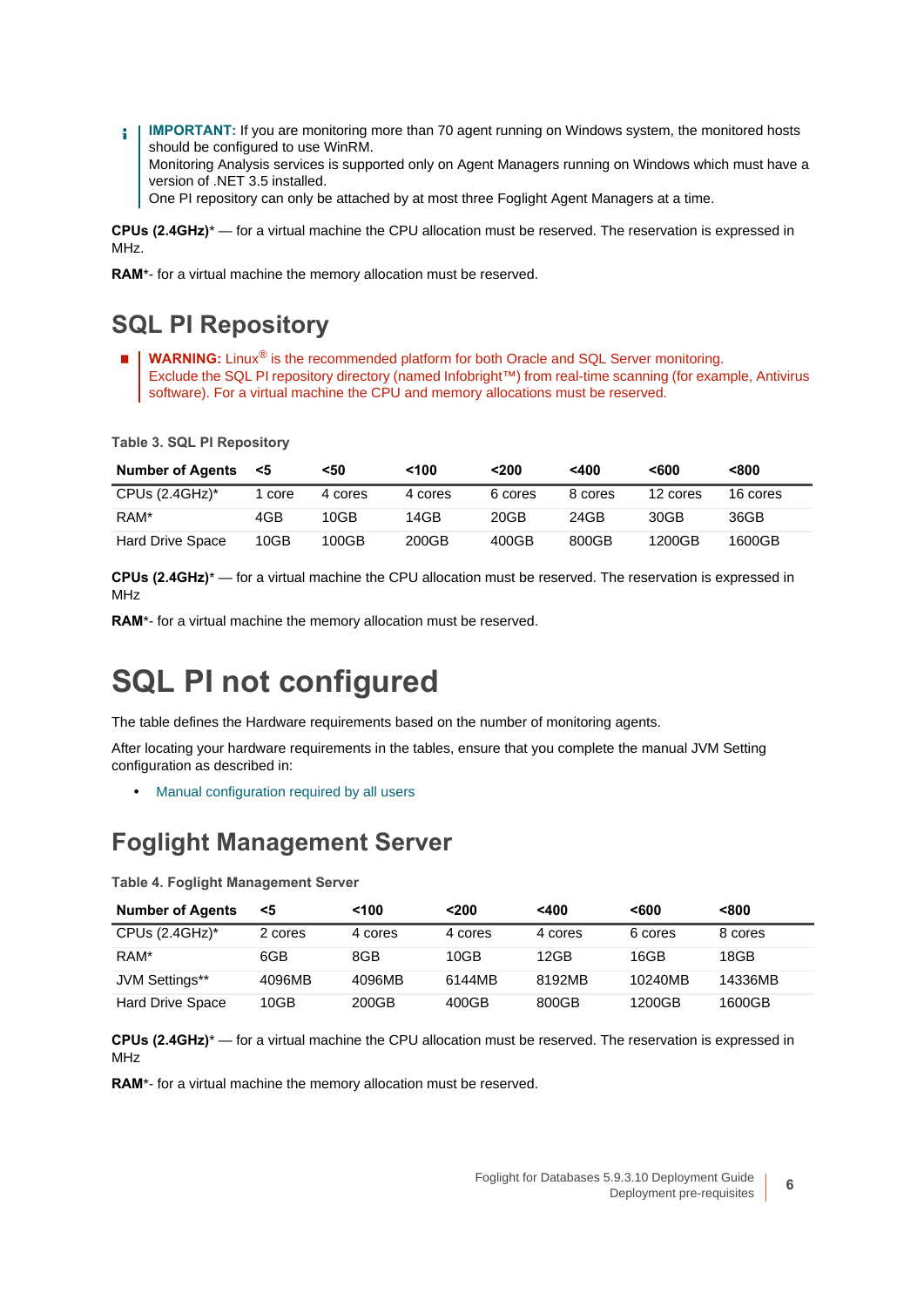### **Foglight Agent Manager**

**Table 5. Foglight Agent Manager**

| <b>Number of Agents</b> | - <5  | $<$ 100 | $200$   | $<$ 400 | < 600   | < 800   |
|-------------------------|-------|---------|---------|---------|---------|---------|
| CPUs $(2.4GHz)^*$       | core  | 2 cores | 4 cores | 4 cores | 6 cores | 8 cores |
| RAM*                    | 1GB   | 4GB     | 6GB     | 10GB    | 14GB    | 18GB    |
| JVM Settings**          | 256MB | 2048MB  | 4096MB  | 8192MB  | 12288MB | 16384MB |
| <b>Hard Drive Space</b> | 2GB   | 5GB     | 10GB    | 20GB    | 30GB    | 40GB    |

**IMPORTANT:** If you are monitoring more than 70 agent running on Windows system, the monitored hosts ÷ should be configured to use WinRM.

**CPUs (2.4GHz)**\* — for a virtual machine the CPU allocation must be reserved. The reservation is expressed in MHz

**RAM**\*- for a virtual machine the memory allocation must be reserved.

## <span id="page-6-1"></span><span id="page-6-0"></span>**Manual configuration required by all users**

### **Foglight Management Server, JVM Settings \*\***

Edit the *server.config* file located under the <*Foglight installation directory>\config directory*.

For 4096MB, add the following lines:

```
server.vm.option0 = "-Xms4096m";
server.vm.option1 = "-Xmx4096m";
```
### **Foglight Agent Manager, JVM Settings \*\***

Edit the *baseline.jvmargs.config* file located under the *<Agent Manager installation directory>\state\default\config\ directory*

For 2048MB, add the following lines:

vmparameter.0 = "-Xms2048m"; vmparameter.1 = "-Xmx2048m";

### **Other settings**

For number of agents > 50, edit these settings:

**• Data submission channel** — edit the *fglam.config.xml* file located under the <*Agent Manager installation directory>\state\default\config\* directory

Alter the following lines:

config:upstream attribute max-disk-space="102400"

config:downstream attribute max-disk-space="102400"

**• Number of OS connections** — edit the *baseline.jvmargs.config* file located under the <*Agent Manager installation directory>\state\default\config\* directory

Increase the number of allowed OS connections: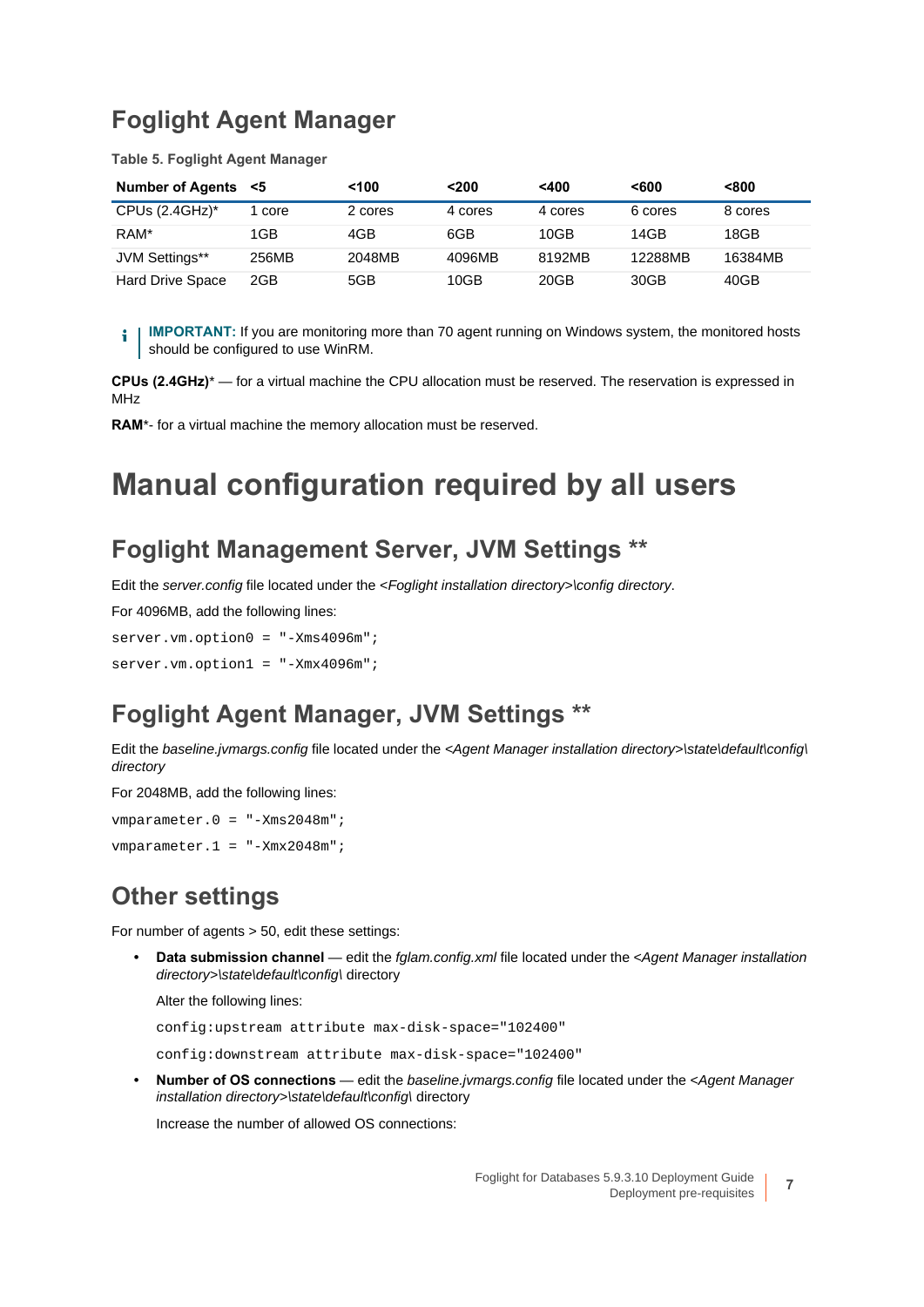vmparameter.2 = "-Dcom.quest.connection.regulator.maxActiveConnectionsCap=1024";

## <span id="page-7-0"></span>**Supported monitoring platforms**

#### **Supported Platforms for the Foglight Management Serve**r -

[http://support.quest.com/technical-documents/foglight/5.9.3/system-requirements-and-platform-support](http://support.quest.com/technical-documents/foglight/5.9.3/system-requirements-and-platform-support-guide/supported-platforms/supported-platforms-for-the-management-server)guide/supported-platforms/supported-platforms-for-the-management-server

#### **Supported Platforms for Foglight Agent Manager**

http://support.quest.com/technical-documents/foglight/5.9.3/system-requirements-and-platform-supportguide/supported-platforms/supported-platforms-for-the-agent-manager

#### **Supported Platforms for Foglight Agent Manager with PI Configured**

Refer to [Table 6](#page-7-2) Supported Platforms for SQL PI Repository.

#### **Supported Platforms for SQL PI Repository**

**WARNING:** Linux® is the recommended platform for both Oracle and SQL Server monitoring. Exclude the SQL PI repository directory (named Infobright™) from real-time scanning (for example, Antivirus software). For a virtual machine the CPU and memory allocations must be reserved.

| <b>Operating System</b>                     | <b>Version</b>            | <b>OS Architecture</b> | 32-bit | 64-bit    |
|---------------------------------------------|---------------------------|------------------------|--------|-----------|
| CentOS™ Linux <sup>®</sup>                  | 6.x                       | x86-64                 |        | $\ddot{}$ |
|                                             | 7.x                       | x86-64                 |        | $\ddot{}$ |
| Red Hat <sup>®</sup> Enterprise Linux       | 6.x                       | x86-64                 |        | $\ddot{}$ |
|                                             | 7.x                       | x86-64                 |        | $\ddot{}$ |
| <b>SUSE Linux</b>                           | 11                        | x86-64                 |        | $\ddot{}$ |
|                                             | 12                        | x86-64                 |        | $\ddot{}$ |
| Microsoft <sup>®</sup> Windows <sup>®</sup> | Windows 2003, 2008, 2012, | x86-64                 |        | $\ddot{}$ |
|                                             | 2016, and 2017            | x86-64                 |        | +         |

<span id="page-7-2"></span>**Table 6. Supported Platforms for SQL PI Repository**

## <span id="page-7-1"></span>**Supported monitored databases**

#### **Table 7. Supported Monitored Databases**

| Oracle <sup>®</sup>  | SQL Server <sup>®</sup>                  | Sybase <sup>®</sup>                   | <b>DB2 for LUW</b>          |
|----------------------|------------------------------------------|---------------------------------------|-----------------------------|
| Oracle Database 10g* | Microsoft <sup>®</sup> SQL Server 2005   | <b>Adaptive Server</b>                | DB2 version 9.5, 9.7, 10.1, |
| Oracle Database 11g  | Microsoft SQL Server 2008                | Enterprise:                           | 10.5, 11.1                  |
| Oracle Database 12c  | Microsoft SQL Server 2008                | 12.5.1 through 16.0                   |                             |
| Oracle Database 18c  | R <sub>2</sub>                           |                                       |                             |
|                      | Microsoft SQL Server 2012                | <b>Replication Server:</b>            |                             |
|                      | Microsoft SQL Server 2014                | 12.1, 12.5, 12.6, 15.0,<br>15.1, 15.2 |                             |
|                      | Microsoft SQL Server 2016                |                                       |                             |
|                      | Microsoft SQL Server 2017<br>for Windows |                                       |                             |
|                      | Microsoft SQL Server 2017<br>for Linux   |                                       |                             |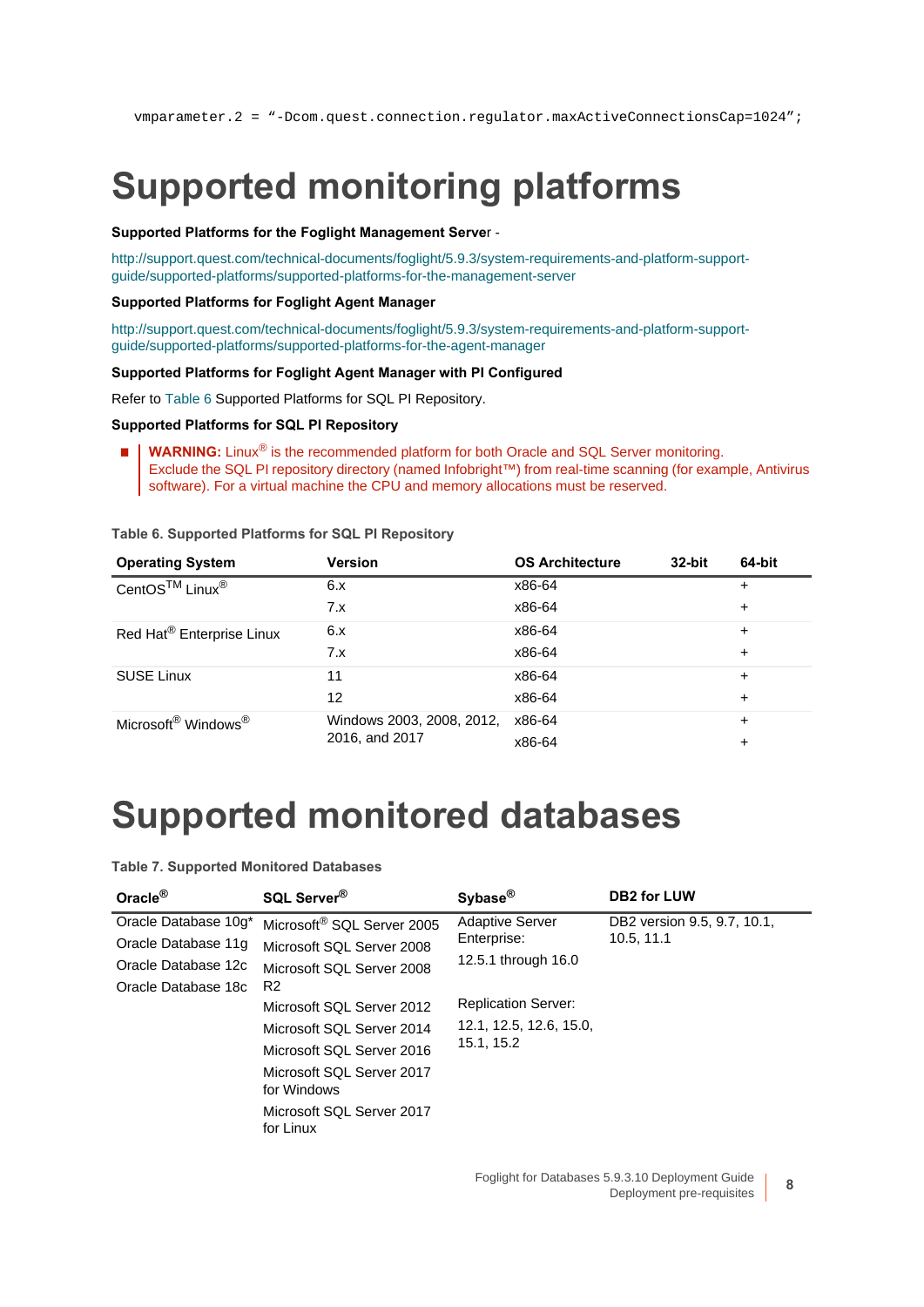Oracle Database 10g\* — SQL PI supports version 11g and later

**Operating Systems — All** operating systems supported by the vendor.

**Supported Editions — All** editions supported by the vendor. Except for Sybase Edge and Runtime editions.

## <span id="page-8-0"></span>**Supported monitored BI services**

- **•** The same user monitoring the SQL Server database engine must be used to monitor the Integration and Reporting Services.
- **•** The login ID used to monitor the Integration Service must be a user on the SSISDB database. This user ID is created while applying the "Grant permissions" script.
- **•** The ID used to monitor the Integration Services on the database needs to have:
	- **▪** the ssis\_admin role in order to gather all needed information for its collections.
	- **▪** the db\_datareader role on the SSISDB database.
- **•** Monitoring Analysis Services requires system administrator permissions on the Analysis Services instance.
- **•** Monitoring Analysis Services is supported only on Agent Managers running on Windows which must have a version of .Net 3.5 installed.
- **•** No additional permissions are required to monitor the Reporting Services.

#### **Table 8. Supported Monitored BI Services**

| <b>Integration Services*</b>  | <b>Reporting Services*</b>                      | <b>Analysis Services</b>                        |
|-------------------------------|-------------------------------------------------|-------------------------------------------------|
| Microsoft® SQL Server® 2012   | Microsoft SQL Server 2008                       | Microsoft SQL Server 2008                       |
| Microsoft SQL Server 2014     | Microsoft SQL Server 2008 R2                    | Microsoft SQL Server 2008 R2                    |
| Microsoft SQL Server 2016     | Microsoft SQL Server 2014                       | Microsoft SQL Server 2012                       |
| Microsoft SQL Server 2017 for | Microsoft SQL Server 2016                       | Microsoft SQL Server 2014                       |
| <b>Windows</b>                | Microsoft SQL Server 2017 for<br><b>Windows</b> | Microsoft SQL Server 2017 for<br><b>Windows</b> |

\*SQL Server instance must be monitored to be able to monitor the service.

Operating Systems — All operating systems supported by the vendor.

Supported Editions — All editions supported by the vendor.

## <span id="page-8-1"></span>**PI aggregation and retention**

PI manages data using an internal time pyramid; the roll-up process runs every 15 minutes.

**Table 9. Time pyramid table**

| <b>Time resolution</b> | <b>Retention period</b> |
|------------------------|-------------------------|
| 1 minute               | 6 hours                 |
| 15 minutes             | 3 days                  |
| 1 hour                 | 2 weeks                 |
| 6 hours                | 30 days                 |
| 1 day                  | 90 days                 |
| 1 week                 | 2 years                 |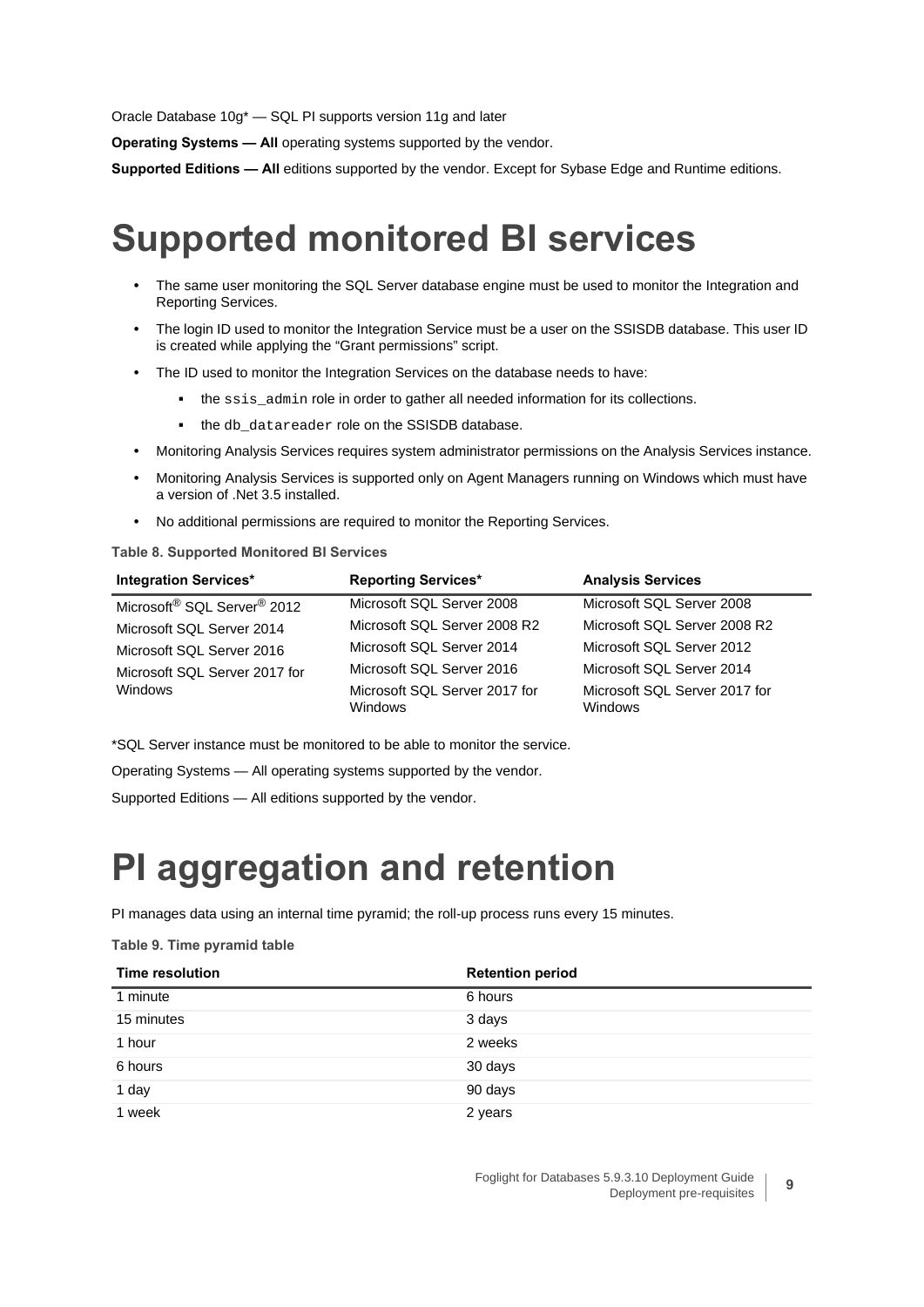## <span id="page-9-0"></span>**Permissions for monitored databases**

Ensure that you set the permissions required, based on which database you are using:

- **•** [Permissions for Oracle databases](#page-9-1)
- **•** [Permissions for SQL Server databases](#page-11-0)
- **•** [Permissions for Sybase databases](#page-12-0)
- **•** [Permissions for DB2 for LUW databases](#page-12-1)

### <span id="page-9-1"></span>**Permissions for Oracle databases**

If you are using Oracle<sup>®</sup>, ensure that these permissions are set.

Grant **Select** on the following dictionary views:

**i** | NOTE: For Oracle 12c, replace all the dba\_\* dictionary views with the cdb prefix (cdb\_\*)

|  |  |  |  |  |  |  | Table 10. Oracle views requiring Select permission |
|--|--|--|--|--|--|--|----------------------------------------------------|
|--|--|--|--|--|--|--|----------------------------------------------------|

| <b>Dictionary view</b>     | <b>Dictionary view</b> | <b>Dictionary view</b>      |
|----------------------------|------------------------|-----------------------------|
| dba_constraints            | gv_\$session           | v_\$logfile                 |
| dba_data_files             | gv_\$session_wait      | v_\$open_cursor             |
| dba_db_links               | gv_\$sort_segment      | v_\$osstat                  |
| dba_directories            | gv_\$spparameter       | v_\$parameter               |
| dba_extents                | gv_\$sql               | v_\$pgastat                 |
| dba_free_space             | gv_\$sysstat           | v_\$pq_sysstat              |
| dba_indexes                | gv_\$temp_extent_pool  | v_\$process                 |
| dba_jobs                   | gv_\$undostat          | v_\$recovery_file_dest      |
| dba_jobs_running           | obj\$                  | v_\$resource                |
| dba_libraries              | recyclebin\$           | v_\$result_cache_statistics |
| dba_objects                | ts\$                   | v_\$rman_status             |
| dba_profiles               | uet\$                  | v_\$rowcache                |
| dba_role_privs             | user\$                 | v_\$segstat                 |
| dba_roles                  | v_\$archive_dest       | v_\$segment_statistics      |
| dba_rollback_segs          | v_\$archived_log       | v_\$sess_time_model         |
| dba_scheduler_jobs         | v_\$asm_disk           | v_\$session                 |
| dba_scheduler_running_jobs | v_\$asm_disk_stat      | v_\$session_wait            |
| dba_segments               | v_\$asm_diskgroup      | v \$sesstat                 |
| dba_sequences              | v_\$asm_diskgroup      | v_\$sga                     |
| dba_sequences              | v_\$asm_diskgroup_stat | v \$sga_dynamic_components  |
| dba_synonyms               | v_\$asm_operation      | v_\$sgainfo                 |
| dba_sys_privs              | v_\$asm_template       | v_\$sgastat                 |
| dba_tab_columns            | v_\$cell               | v_\$spparameter             |
| dba_tab_privs              | v_\$controlfile        | v_\$sql                     |
| dba_tables                 | v_\$database           | v_\$sql_plan                |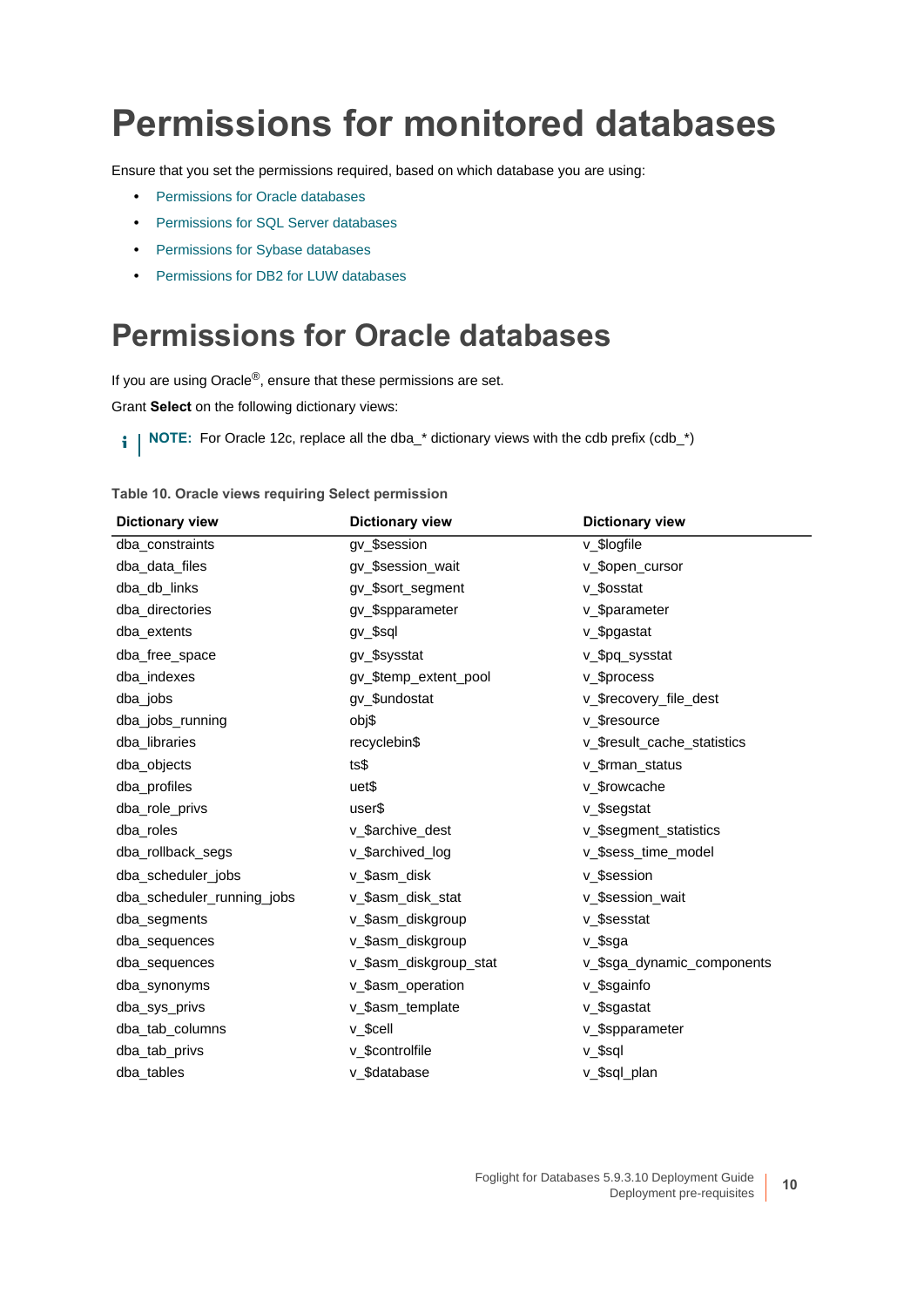**Table 10. Oracle views requiring Select permission**

| <b>Dictionary view</b>       | <b>Dictionary view</b>        | <b>Dictionary view</b>    |
|------------------------------|-------------------------------|---------------------------|
| dba_tablespaces              | v_\$datafile                  | v_\$sqlarea               |
| dba_temp_files               | v_\$dataguard_status          | v_\$sqltext_with_newlines |
| dba_temp_free_space          | v_\$dbfile                    | v_\$standby_log           |
| dba_undo_extents             | v_\$dispatcher                | v_\$statname              |
| dba_users                    | v_\$enqueue_stat              | v_\$sysmetric             |
| dba_views                    | v_\$enqueue_statistics        | v_\$sysstat               |
| dba_recyclebin               | v_\$event_name                | v_\$system_event          |
| fet\$                        | v \$filestat                  | v_\$system_parameter      |
| file\$                       | v_\$fixed_table               | v_\$tablespace            |
| gv_\$archive_dest            | v_\$flash_recovery_area_usage | v_\$temp_extent_pool      |
| gv_\$archived_log            | v \$instance                  | v_\$temp_space_header     |
| gv_\$instance                | v_\$instance_cache_transfer   | v_\$tempfile              |
| gv_\$instance_cache_transfer | v_\$iostat_file               | v_\$tempstat              |
| gv_\$lock                    | v_\$librarycache              | v_\$transaction           |
| gv_\$pq_sysstat              | v_\$lock                      | v_\$memory_target_advice  |
| gv_\$rman_configuration      | v_\$log                       | v_\$pga_target_advice     |
| gv_\$rman_output             | v_\$log_history               | v_\$sga_target_advice     |
|                              | v \$undostat                  | v_\$sql_shared_cursor     |
| gv_\$archive_dest_status     | v_\$flashback_database_log    | v_\$backup_set_details    |
| gv_\$dataguard_stats         | v_\$dataguard_config          | v_\$session_event         |
| gv_\$dataguard_status        |                               | v_\$services              |

### **Additional configurations for Amazon Oracle RDS instances**

There are two user credential options for monitoring Amazon Oracle RDS instances:

- **Master predefined user** that comes as part of Amazon Oracle RDS instance Or
- **Separate user** who has either of the following:
	- **▪** *SELECT\_CATALOG\_ROLE* or *SELECT ANY TABLE* system privilege
	- **▪** Grant additional permissions by manually executing the following commands from the master user:
		- *▫ EXEC RDSADMIN.RDSADMIN\_UTIL.GRANT\_SYS\_OBJECT(p\_obj\_name=>'FET\$',p\_grante e =>'TEST', p\_privilege => 'SELECT');*
		- *▫ EXEC RDSADMIN.RDSADMIN\_UTIL.GRANT\_SYS\_OBJECT(p\_obj\_name=>'UET\$',p\_grante e =>'TEST', p\_privilege => 'SELECT');*
		- *▫ EXEC RDSADMIN.RDSADMIN\_UTIL.GRANT\_SYS\_OBJECT(p\_obj\_name=>'FILE\$',p\_grant ee =>'TEST', p\_privilege => 'SELECT');*
		- *▫ EXEC RDSADMIN.RDSADMIN\_UTIL.GRANT\_SYS\_OBJECT(p\_obj\_name=>'OBJ\$',p\_grante e =>'TEST', p\_privilege => 'SELECT');*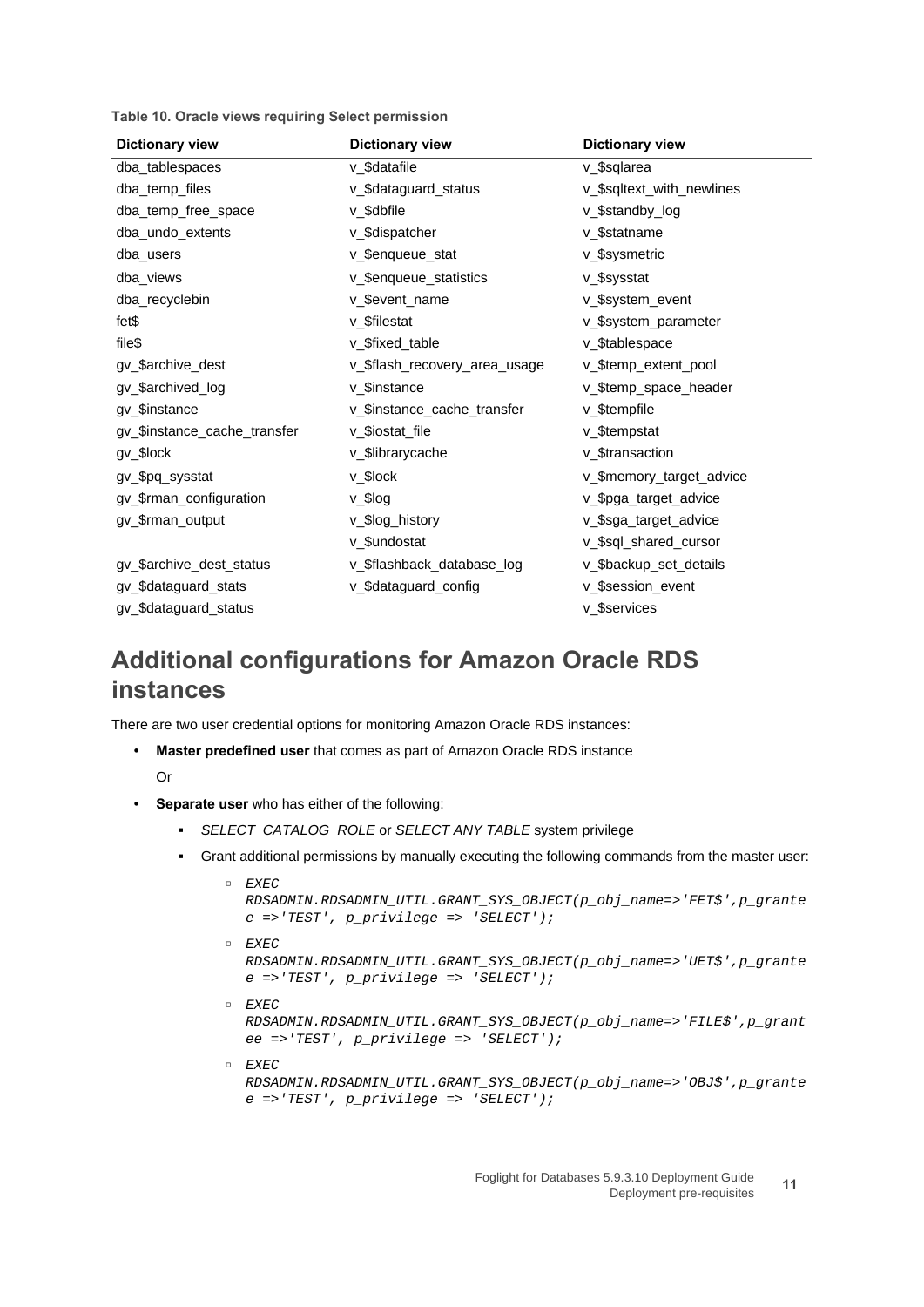```
▫ EXEC 
  RDSADMIN.RDSADMIN_UTIL.GRANT_SYS_OBJECT(p_obj_name=>'TS$',p_grantee 
  =>'TEST', p_privilege => 'SELECT');
▫ EXEC 
  RDSADMIN.RDSADMIN_UTIL.GRANT_SYS_OBJECT(p_obj_name=>'USER$',p_grant
```

```
ee =>'TEST', p_privilege => 'SELECT');
```
*▫ EXEC* 

```
RDSADMIN.RDSADMIN_UTIL.GRANT_SYS_OBJECT(p_obj_name=>'RECYCLEBIN$',p
_grantee =>'TEST', p_privilege => 'SELECT');
```
## <span id="page-11-0"></span>**Permissions for SQL Server databases**

If you are using  $SQL$  Server<sup>®</sup>, ensure that these permissions are set.

**NOTE:** Monitoring mirroring requires sysadmin privileges. Foglight user needs to be created on every ÷ database within the instance, otherwise it cannot be monitored. New databases created after Foglight agent installation needs to be added either by running the permission script again or manually using CREATE USER <Foglight User> under the new database.

**Table 11. SQL Server Permissions**

| <b>Instance Level</b>      |                      | <b>Database Level</b>           |                           |
|----------------------------|----------------------|---------------------------------|---------------------------|
| <b>VIEW ANY DEFINITION</b> | Granted for:         | Map Foglight Login Granted for: |                           |
| <b>VIEW SERVER STATE</b>   | Tracing a Session    | to a database user*             | Running DBCC commands for |
| ALTER TRACE                | Deadlocks monitoring | db datareader                   | indexes                   |
|                            | PI Change-Tracking   | db ddladmin                     |                           |

\* Creation of a new user is not required if a domain group with the appropriate permissions is used.

Grant **Execute** on these *master* database objects:

**Table 12. Master database objects requiring Execute permission**

xp\_enumerrorlogs xp\_readerrorlog

Granted for Error log monitoring

Grant **Select** on these *msdb* database objects: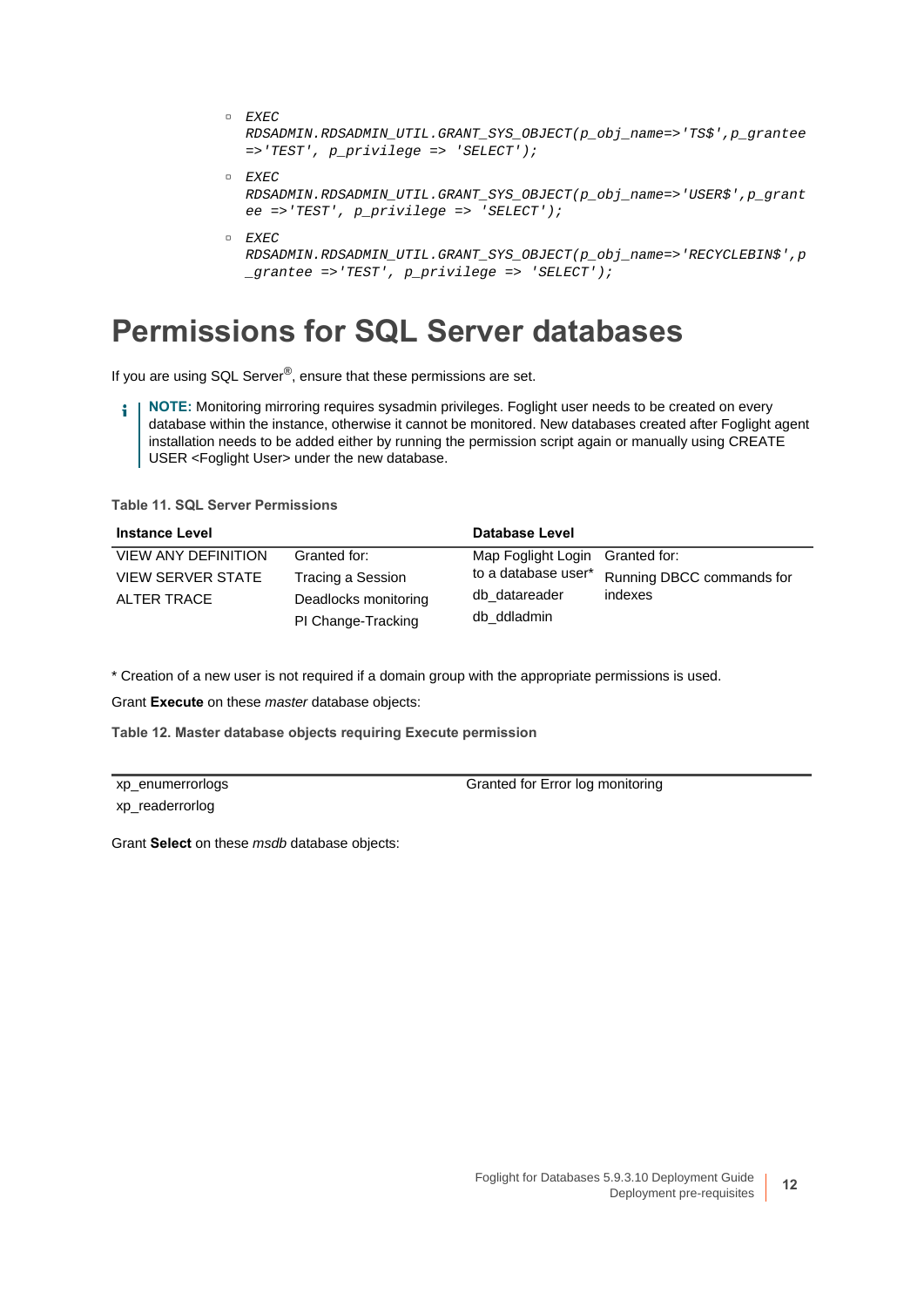**Table 13. MSDB database objects requiring Select permission**

| log_shipping_monitor_primary     | Granted for Log Shipping monitoring         |
|----------------------------------|---------------------------------------------|
| log shipping monitor secondary   |                                             |
| log shipping primaries           |                                             |
| log shipping secondaries         |                                             |
| log shipping primary secondaries |                                             |
| syscategories                    |                                             |
| sysjobactivity                   | Granted for Jobs and Replication monitoring |
| sysjobs                          |                                             |
| sysiobhistory                    |                                             |
| dbm monitor data                 | Granted for Mirroring monitoring            |
| dbm monitor                      |                                             |
| sysalerts                        | Granted for Agent alerts and services       |
| agent datetime                   |                                             |

## <span id="page-12-0"></span>**Permissions for Sybase databases**

If you are using Sybase®, ensure that these permissions are set.

Permission required — Sybase MDA Agent requires mon\_role

In case the agent is created with a non-*sa* user, procedures need to be manually created on the monitored instance. This is achieved by executing the scripts available at the following directory:

*<Agent Manager installation directory>\agents\SybaseCartridge\<version#>\config\Sybase\scripts\*

## <span id="page-12-1"></span>**Permissions for DB2 for LUW databases**

If you are using DB2 LUW, ensure that these permissions are set.

Set Account **Privileges** on:

**•** SYSMON authority

Grant **Select privilege** on:

- **•** SYSIBMADM.PRIVILEGES
- **•** SYSIBMADM.SNAPADM
- **•** SYSCAT.VIEWS
- **•** SYSCAT.ROUTINES

Grant **Execute** on:

**•** AUTH\_LIST\_AUTHORITIES\_FOR\_AUTHID

Required Monitor Switches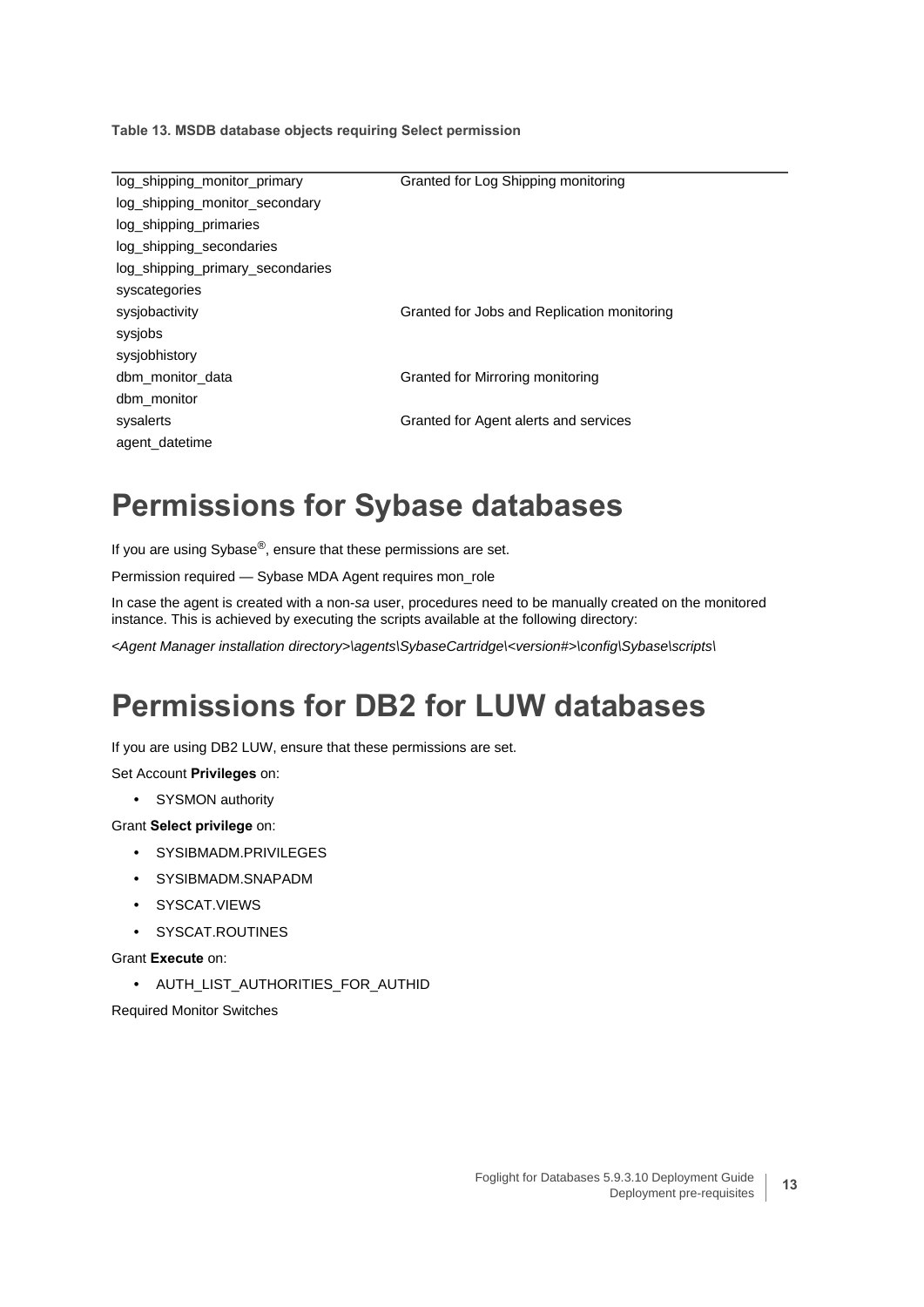**Table 14. Required Configurations**

UOW STATEMENT LOCK **SORT** TABLE **BUFFERPOOL** TIMESTAMP

**Monitor switches for version 9.5 to 9.7 Monitoring parameters for version 9.7.0.1 or above\***

MON\_REQ\_METRICS MON\_ACT\_METRICS MON\_OBJ\_METRICS

\*Should be set to at least the base level.

Permissions

**Table 15. Permissions — All versions**

### **General**

ADMIN\_CMD ENV\_GET\_PROD\_INFO DB\_PARTITIONS ENV\_GET\_SYS\_INFO SNAP\_GET\_APPL\_INFO SNAP\_GET\_BP SNAP\_GET\_APPL SNAP\_GET\_BP\_PART SNAP\_GET\_DBM SNAP\_GET\_HADR SNAP\_GET\_DBM\_MEMORY\_POOL SNAP\_GET\_FCM\_PART SNAP\_GET\_STMT SNAP\_GET\_LOCKWAIT SNAP\_GET\_SWITCHES SNAP\_GET\_STORAGE\_PATHS PD\_GET\_DIAG\_HIST

**Table 16. Permissions — Version-specific**

| 9.5                       | 9.7.0.1                                    | 10.1                                        |
|---------------------------|--------------------------------------------|---------------------------------------------|
| SNAP GET DB V91           | ENV GET SYSTEM RESOURCES                   | ENV GET SYSTEM RESOURCES                    |
| SNAP GET TAB V91          | MON GET PKG CACHE STMT                     | MON GET PKG CACHE STMT                      |
| SNAP GET TBSP V91         | MON FORMAT LOCK NAME                       | MON FORMAT LOCK NAME                        |
| SNAP GET CONTAINER<br>V91 | WLM GET SERVICE CLASS AGENT<br>S V97       | WLM GET SERVICE CLASS AGEN<br>TS            |
| SNAP GET DYN SQL V9       | MON_GET_WORKLOAD                           | MON_GET_WORKLOAD                            |
|                           | MON GET TABLESPACE                         | MON GET TABLESPACE                          |
|                           | ENV GET DB2 SYSTEM RESOURC<br>ES.          | ENV GET DB2 SYSTEM RESOUR<br><b>CES</b>     |
|                           | ON GET SERVICE SUBCLASS DET<br><b>AILS</b> | MON GET SERVICE SUBCLASS D<br><b>ETAILS</b> |

Foglight for Databases 5.9.3.10 Deployment Guide Deployment Guide 14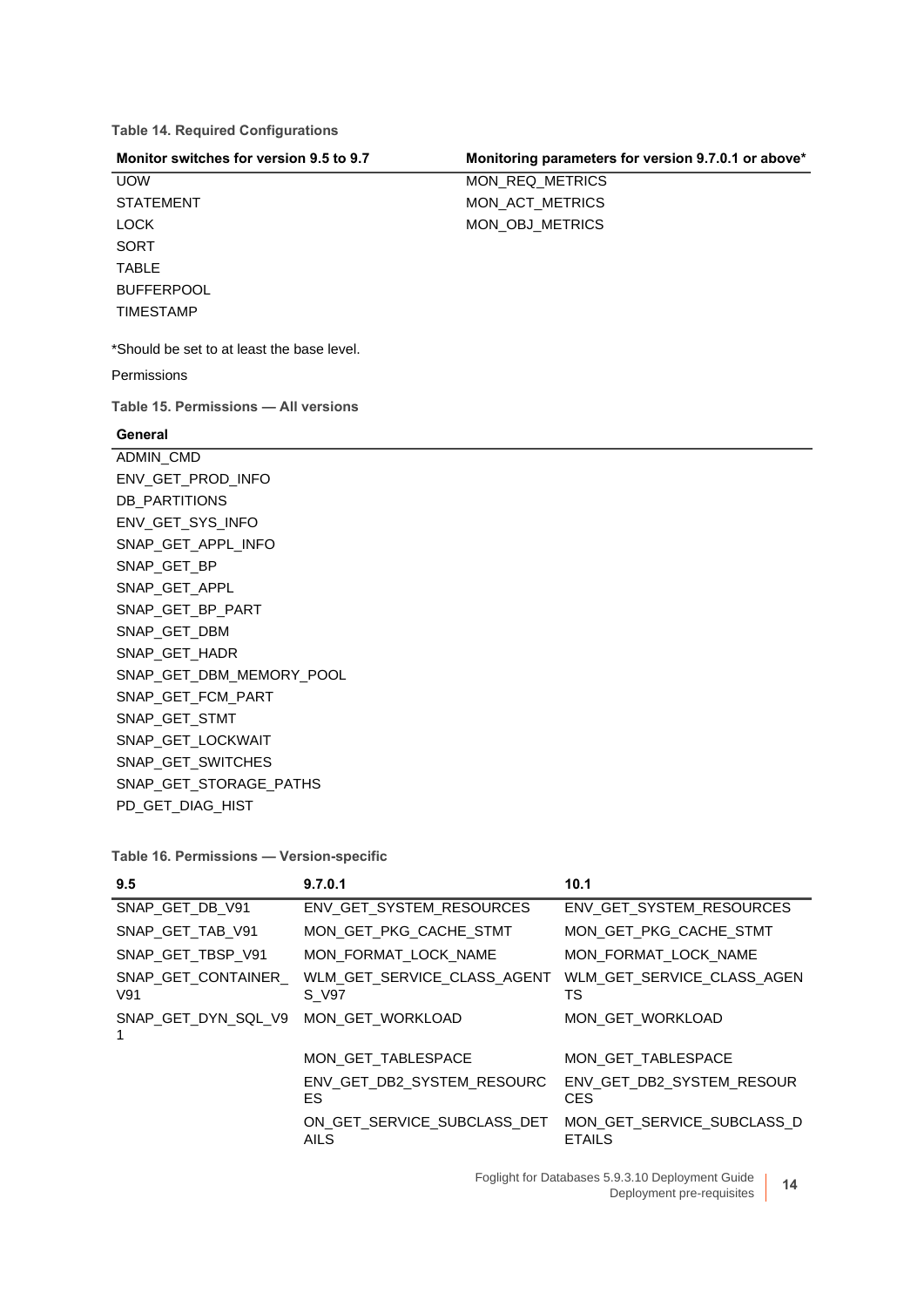#### **Table 16. Permissions — Version-specific**

| 9.5 | 9.7.0.1                         | 10.1                            |
|-----|---------------------------------|---------------------------------|
|     | MON_FORMAT_XML_TIMES_BY_RO<br>W | MON_FORMAT_XML_TIMES_BY_RO<br>W |
|     | MON GET UNIT OF WORK            | MON GET UNIT OF WORK            |
|     | MON_GET_BUFFERPOOL              | MON_GET_BUFFERPOOL              |
|     | MON GET TABLE                   | MON GET TABLE                   |
|     | MON GET CONTAINER               | MON GET CONTAINER               |
|     | MON_GET_FCM_CONNECTION_LIST     | MON_GET_FCM_CONNECTION_LIS      |
|     | MON_GET_CONNECTION              | MON_GET_CONNECTION              |
|     | SNAP_GET_TBSP_V91               | SNAP_GET_TBSP                   |
|     | SNAP GET DB V91                 | MON_GET_TRANSACTION_LOG         |
|     |                                 | SNAP GET DB                     |
|     |                                 | DB2 GET INSTANCE INFO           |
|     |                                 | ADMIN GET STORAGE PATHS         |

**Table 17. Permissions - 10.5 and later**

#### **10.5 and later**

ENV\_GET\_SYSTEM\_RESOURCES MON\_GET\_INSTANCE MON\_FORMAT\_LOCK\_NAME MON\_GET\_PKG\_CACHE\_STMT MON\_GET\_AGENT MON\_GET\_WORKLOAD ENV\_GET\_DB2\_SYSTEM\_RESOURCES MON\_GET\_DATABASE ADMIN\_GET\_STORAGE\_PATHS DB2\_GET\_INSTANCE\_INFO MON\_GET\_TRANSACTION\_LOG MON\_GET\_CONNECTION MON\_GET\_FCM\_CONNECTION\_LIST MON\_GET\_CONTAINER MON\_GET\_TABLE MON\_GET\_BUFFERPOOL MON\_GET\_UNIT\_OF\_WORK MON\_FORMAT\_XML\_TIMES\_BY\_ROW MON\_GET\_SERVICE\_SUBCLASS\_DETAILS MON\_GET\_TABLESPACE

Grant **Select** on these SYSIBMADM administrative views:

- **•** DBPATHS\*
- **•** REG\_VARIABLES
- **•** BP\_HITRATIO
- **•** DBCFG
- **•** ENV\_GET\_PROD\_INFO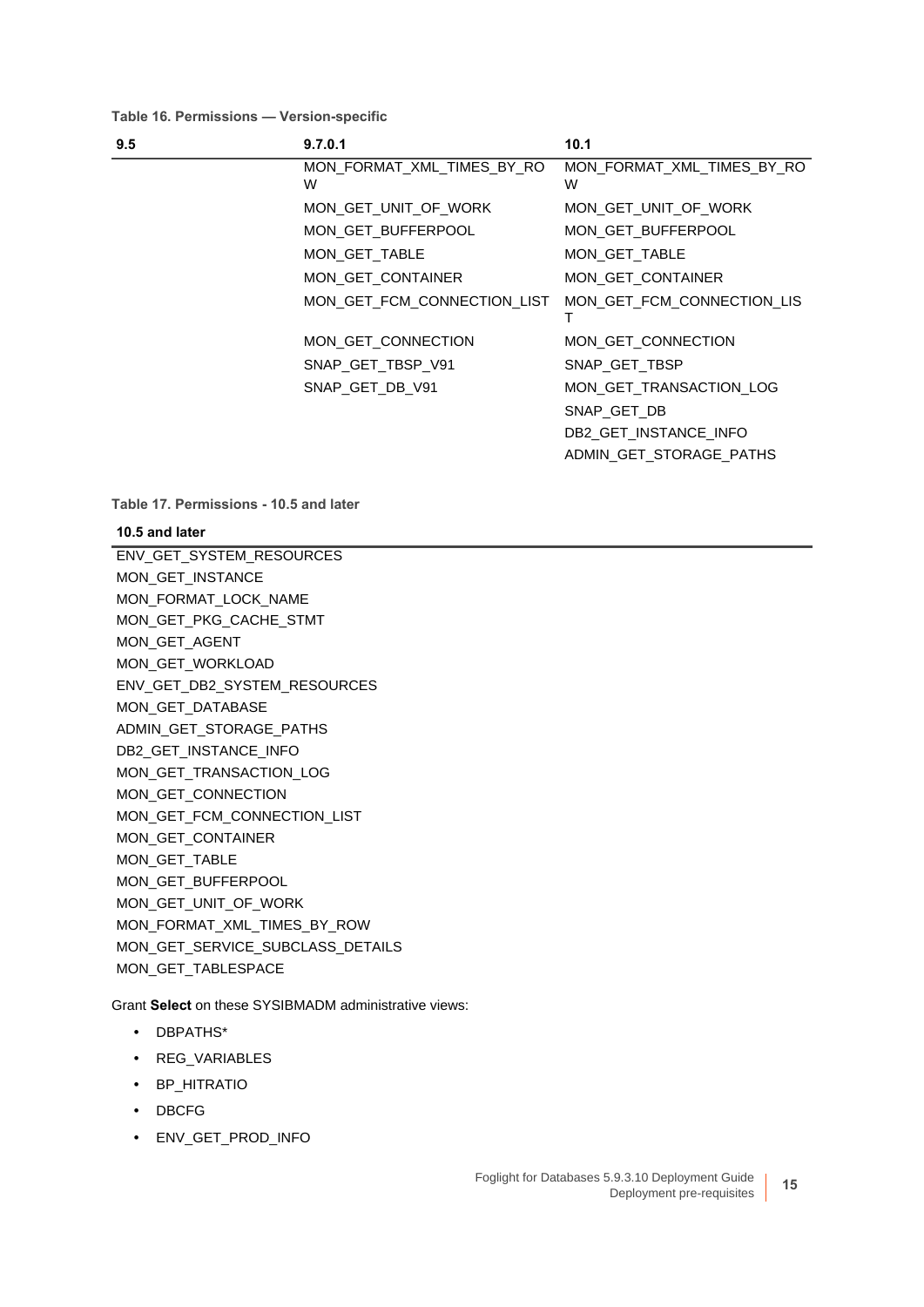- **•** MON\_LOCKWAITS\*
- **•** SNAPDBM
- **•** SNAPFCM
- **•** SYSIBMADM.ENV\_PROD\_INFO

\* For DB2 version 9.7.0.1 or later

### **PureScale environments**

Grant **Execute on** to these table functions:

- **•** MON\_GET\_CF
- **•** MON\_GET\_GROUP\_BUFFERPOOL
- **•** BP\_HITRATIO

Grant **Select** on these views:

- **•** ENV\_CF\_SYS\_RESOURCES
- **•** SNAPDB
- **•** SYSIBMADM.DB2\_MEMBER

# <span id="page-15-0"></span>**Permissions for monitored operating systems**

For details, see the following topics:

- **•** [General Unix requirements](#page-15-1)
- **•** [VMware permissions](#page-16-0)
- **•** [Windows permissions](#page-16-1)

## <span id="page-15-1"></span>**General Unix requirements**

The OS user account for each agent requires:

- **•** Silent log-in in particular, there must be no user-input required and no special login banners displayed
- **•** For connections using SSH, the sshd daemon must be installed and running.

In addition to these general UNIX<sup>®</sup> system requirements, each agent user account requires additional privileges depending on the operating system, as specified in the following table.

**NOTE:** When monitoring DB2, SYSMON role and privileges for OS user is not required but is recommended i to allow the installation to provide more information when discovering DB2 databases.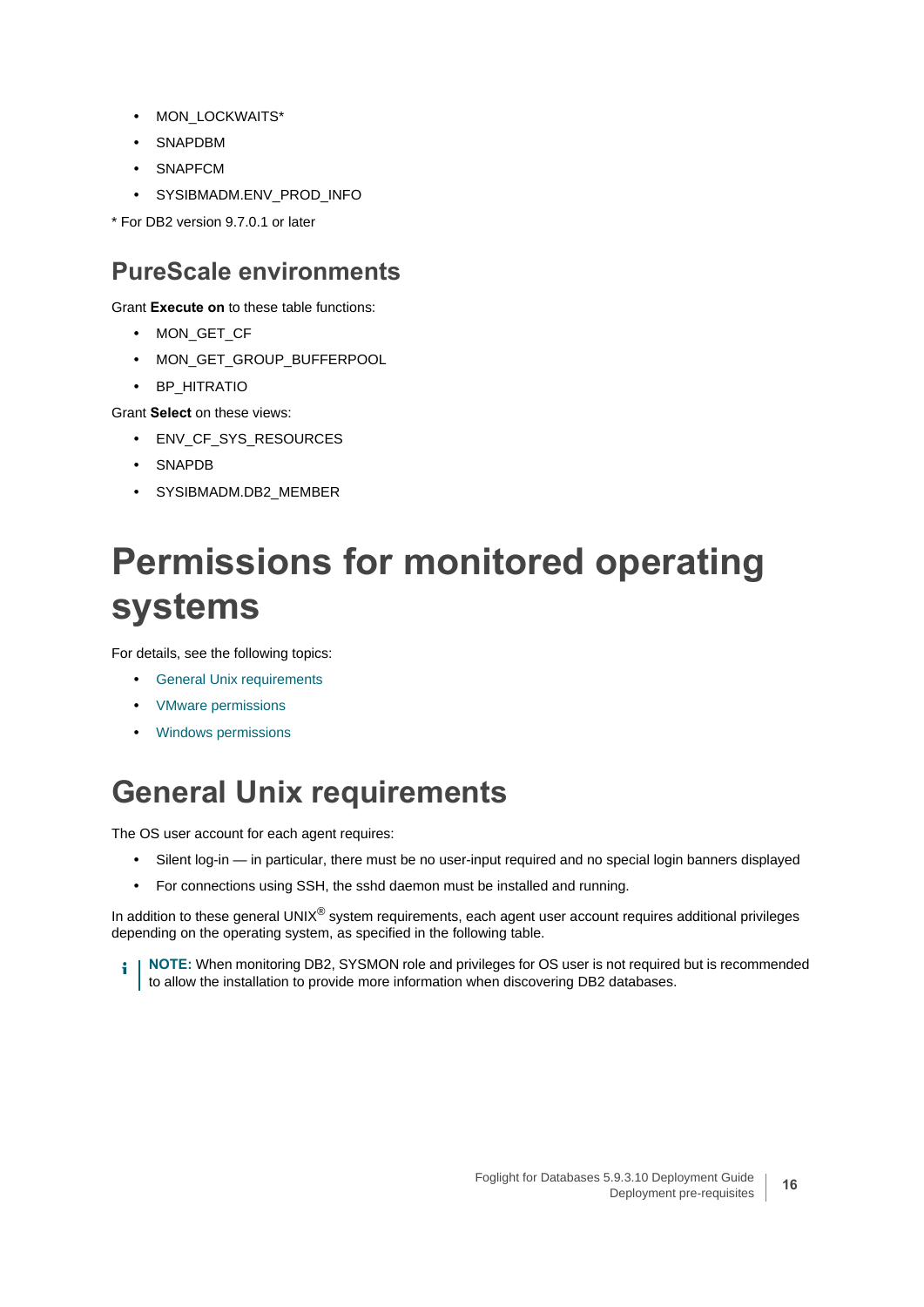### **Linux/UNIX permissions**

### **Table 18. Linux/UNIX Permissions**

| Permission | Linux®                            | Solaris <sup>®</sup> | $AIX^{\circledR}$ | HP-UX                    |
|------------|-----------------------------------|----------------------|-------------------|--------------------------|
| Execute    | awk                               | awk                  | awk               | awk                      |
|            | df                                | db2ptree             | df                | bdf                      |
|            | free                              | df                   | head              | bindprocessor            |
|            | getconf                           | head                 | hostname          | getconf                  |
|            | head                              | hostname             | iostat            | head                     |
|            | hostname                          | iostat               | Isattr            | hostname                 |
|            | iostat                            | Isnrctl              | Isdev             | ioscan                   |
|            | Isnrctl                           | mpstat               | Isnrctl           | iostat                   |
|            | netstat                           | uptime               | netstat           | Isattr                   |
|            | ps                                | netstat              | oslevel           | Isdev                    |
|            | sed                               | pagesize             | pagesize          | Isnrctl                  |
|            | tail                              | ps                   | ps                | netstat                  |
|            | sysstat                           | psrinfo              | tail              | oslevel                  |
|            | uname                             | tail                 | uname             | pagesize                 |
|            | uptime                            | uname                | uptime            | ps                       |
|            | vmstat                            | vmstat               | vmstat            | sar                      |
|            | /proc/                            | /usr/sbin/prtconf    |                   | tail                     |
|            |                                   |                      |                   | uname                    |
|            |                                   |                      |                   | uptime                   |
|            |                                   |                      |                   | vmstat                   |
|            |                                   |                      |                   | /usr/sbin/               |
| Read       | cpuinfo                           |                      |                   | /var/adm/syslog/syslog.l |
|            | free*                             |                      |                   | og                       |
|            | getconf                           |                      |                   |                          |
|            | sysstat package*                  |                      |                   |                          |
|            | /proc                             |                      |                   |                          |
|            | /proc/cpuinfo*                    |                      |                   |                          |
|            | /proc/net/dev                     |                      |                   |                          |
|            | /proc/stat                        |                      |                   |                          |
|            | /proc/vmstat on Linux<br>$>= 2.6$ |                      |                   |                          |

### <span id="page-16-0"></span>**VMware permissions**

To monitor VMware®, users must have **read only** access to the virtual center.

## <span id="page-16-1"></span>**Windows permissions**

Foglight support monitoring Windows® operating system in one of two ways: WinRM and WMI. The preferred method is WinRM when no WinRM connection WMI connection is used.

WinRM (default) - Based on Kerberos authentication or Basic authentication uses standard HTTP headers. For more information, see [http://support.quest.com/technical-documents/foglight-agent-manager/5.9.3/foglight-agent-](http://support.quest.com/technical-documents/foglight-agent-manager/5.9.3/foglight-agent-manager-guide/advanced-system-configuration-and-troubleshooting/configuring-windows-remote-management-winrm)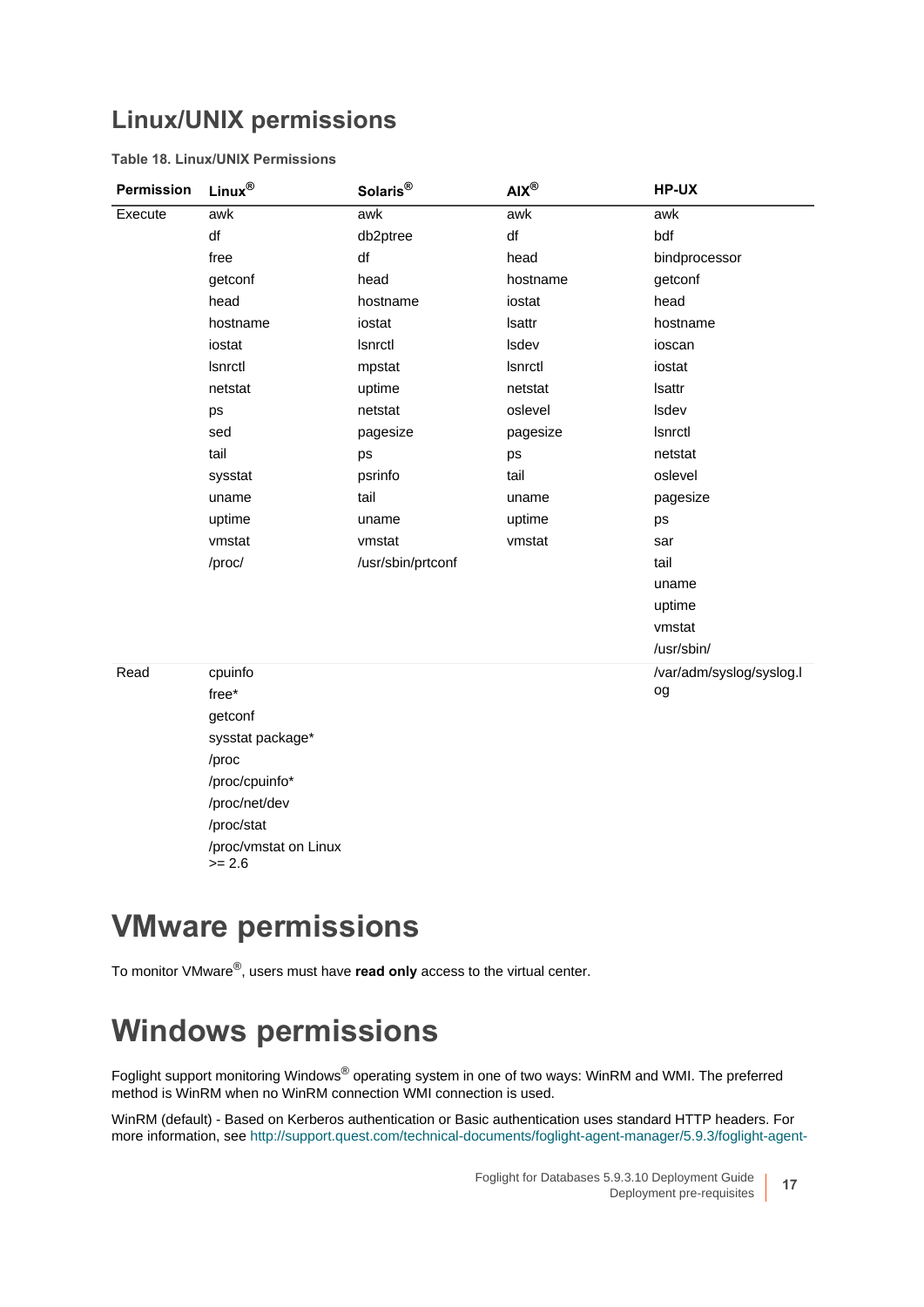[manager-guide/advanced-system-configuration-and-troubleshooting/configuring-windows-remote-management](http://support.quest.com/technical-documents/foglight-agent-manager/5.9.3/foglight-agent-manager-guide/advanced-system-configuration-and-troubleshooting/configuring-windows-remote-management-winrm)winrm.

WMI (fallback) — Permission to access both DCOM and WMI. For more information, see

http://support.quest.com/technical-documents/foglight-agent-manager/5.9.3/foglight-agent-manager[guide/advanced-system-configuration-and-troubleshooting/configuring-windows-management-instrumentation](http://support.quest.com/technical-documents/foglight-agent-manager/5.9.3/foglight-agent-manager-guide/advanced-system-configuration-and-troubleshooting/configuring-windows-management-instrumentation-wmi)wmi.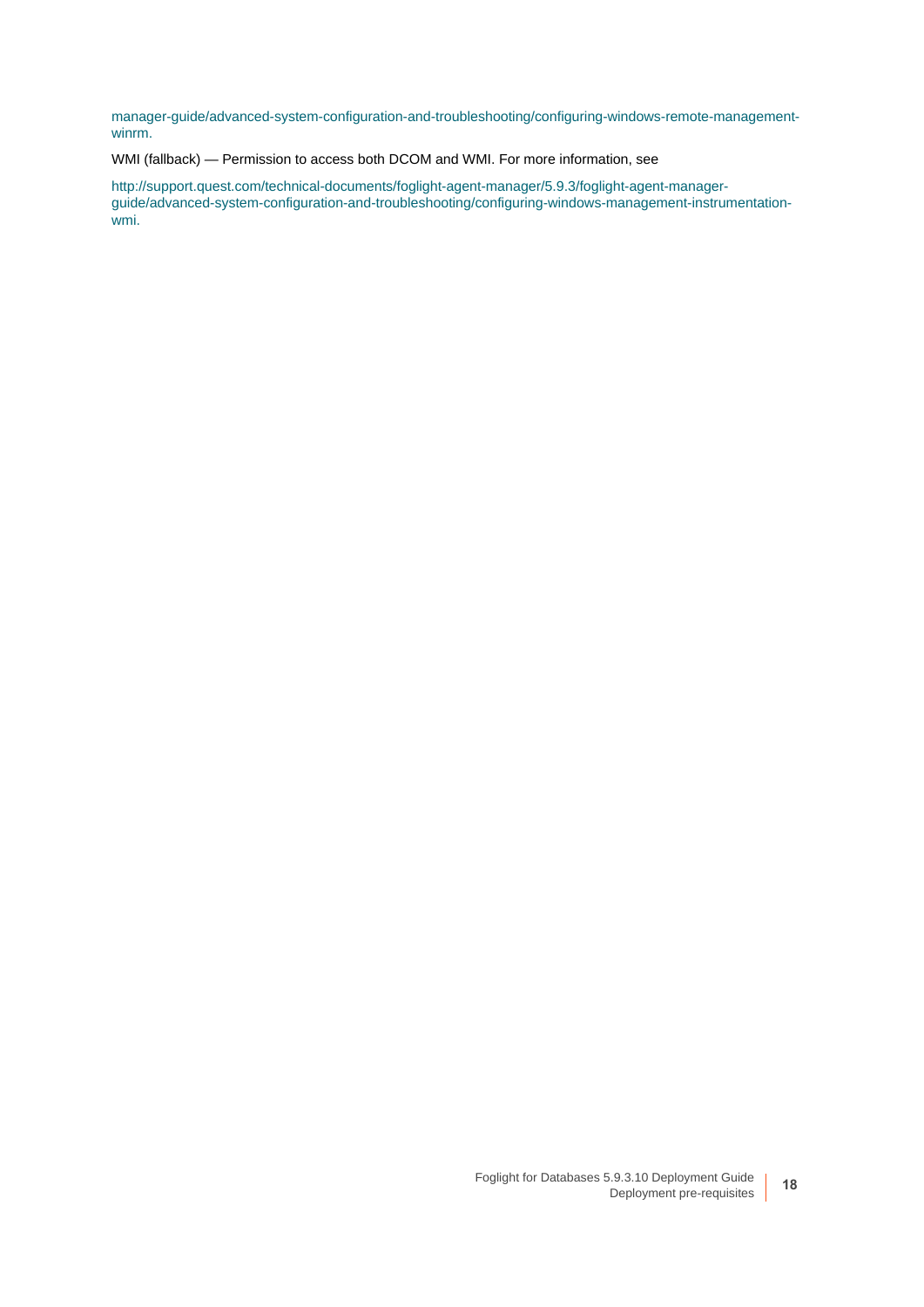# <span id="page-18-0"></span>**Install the DB cartridge and DB agent**

This section includes details about the following topics:

- **•** [Install the DB cartridge](#page-18-1)
- **•** [Install a single DB agent](#page-18-2)

# <span id="page-18-1"></span>**Install the DB cartridge**

Foglight for database cartridges run on the Foglight Management Server, which is the operation framework. Therefore, Foglight Management Server must be installed before installing a database cartridge.

#### *To install the Foglight for <database> cartridge:*

- 1 Copy the cartridge car file included in the installation media to your local computer. This file is named as follows:
	- **▪** For Foglight for DB2 LUW: DB\_DB2-5\_9\_2\_1.car
	- **▪** For Foglight for Oracle: DB\_Oracle-5\_9\_2\_1.car
	- **▪** For Foglight for SQL Server: DB\_SQL\_Server-5\_9\_2\_1.car
- 2 Log in to the Foglight browser interface.
- 3 On the navigation panel, click **Dashboards > Administration > Cartridges > Cartridge Inventory**.
- 4 On the Cartridge Inventory dashboard, click **Install Cartridge** to find the CAR file on your local computer.
- 5 Click **Install Cartridge**.

## <span id="page-18-2"></span>**Install a single DB agent**

For details, see the following topics:

- **•** [Install a single SQL Server or Oracle agent](#page-18-3)
- **•** [Install a single DB2 agent](#page-19-0)
- **•** [Install a single Sybase agent](#page-19-1)

## <span id="page-18-3"></span>**Install a single SQL Server or Oracle agent**

#### *To install a single SQL Server or Oracle agent:*

1 On the Foglight navigation panel, click **Homes > Databases**.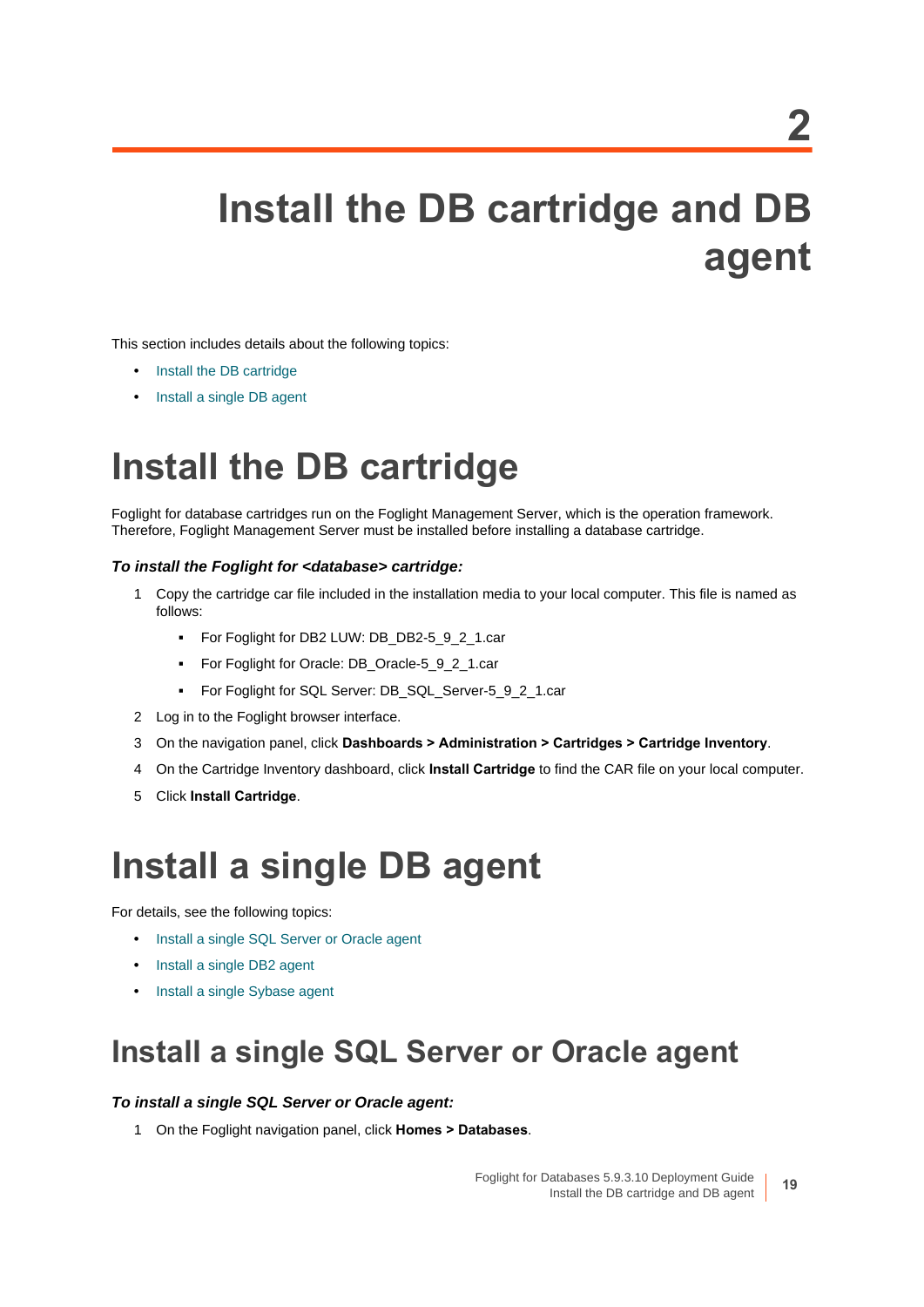2 Click **Monitor > <DB type>** in the lower left corner of the Databases View.

The Monitor Instance dialog box appears.

- 3 Choose the agent manager on which the agent is running. The default is the agent manager with the least agents installed.
- 4 On the Monitor Instance pane, provide connection details.
- 5 Select an Alarm Sensitivity Level to determine what level of alarms the system stores and displays for this instance.
- 6 Optional SQL PI- In the Monitoring Extensions pane, click the SQL PI monitoring extension. You are prompted to choose the Agent Manager on which the SQL PI repository is installed.
- 7 **Optional OS**. In the Monitoring Extensions pane, click the **Operating System** link. To configure the extension, choose the connection details of the host on which the SQL Server instance is running.
- 8 **Optional VM**. In the Monitoring Extensions pane, click **Collect VM** statistics. To configure the extension, select the connection details of the vCenter<sup>®</sup> or  $ESX^®$  on which the SQL Server instance is running.
- 9 Click **Monitor**.

### <span id="page-19-0"></span>**Install a single DB2 agent**

#### *To install a DB2 agent:*

- 1 On the Foglight navigation panel, click **Homes > Databases**.
- 2 Click **Monitor > DB2** in the lower left corner of the Databases View.

The Monitor Instance dialog box appears.

3 Follow the prompts to configure an agent to monitor the DB2 host, instance, and databases. For help with options, click the **'i'** icon.

### <span id="page-19-1"></span>**Install a single Sybase agent**

#### *To install a Sybase agent:*

- 1 On the Foglight navigation panel, click **Homes > Databases**.
- 2 Click **Monitor > Sybase** in the lower left corner of the Databases View.

The Monitor Instance dialog box appears.

3 Follow the prompts to configure an agent to monitor the Sybase host, instance, and databases. For help with options, click the **'i'** icon.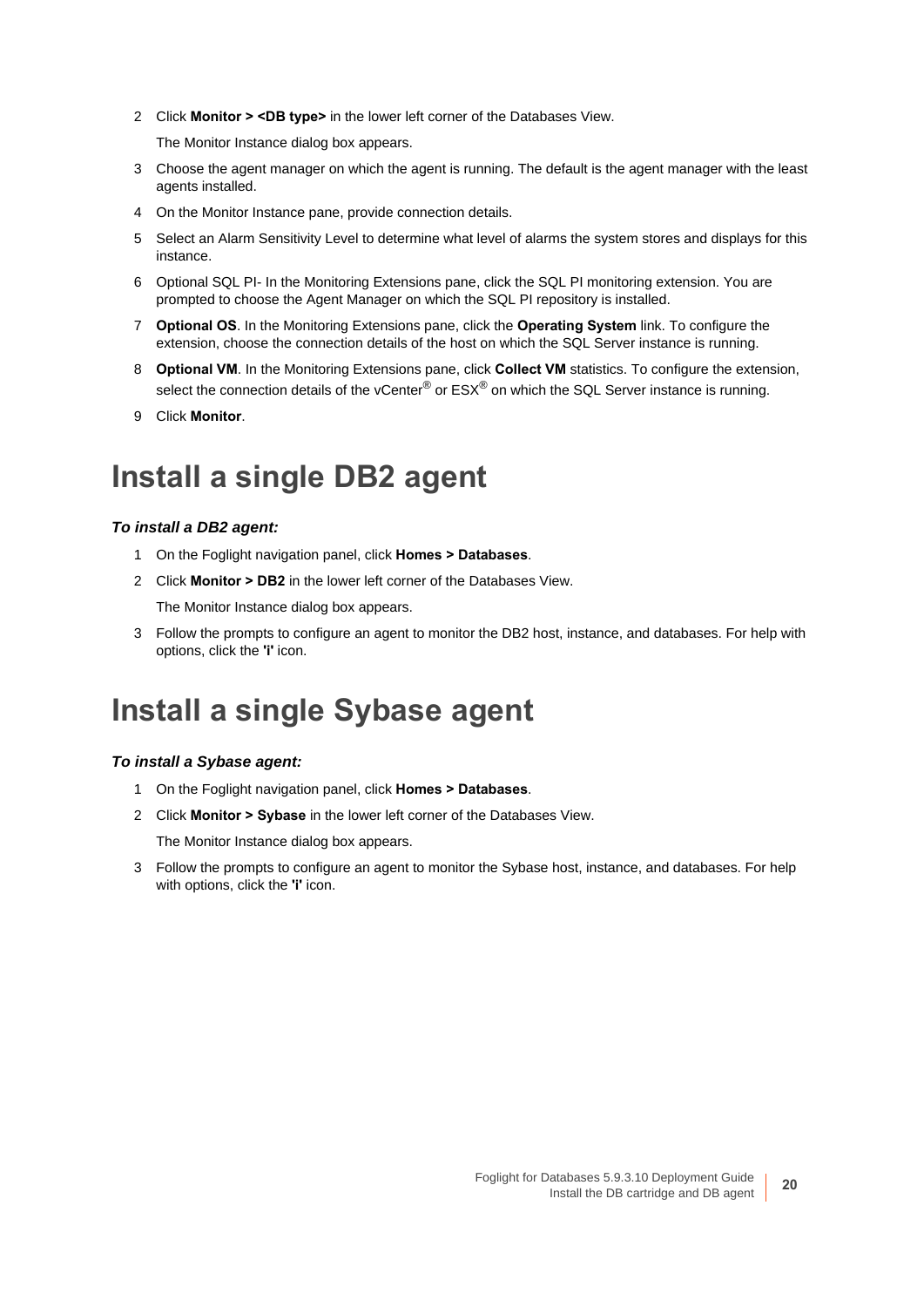# **Special configurations**

<span id="page-20-0"></span>This section documents the product settings required for special configurations:

- **•** [Foglight Upgrades](#page-20-1)
- **•** [High Availability](#page-20-2)
- **•** [Federation](#page-20-3)
- **•** [Concentrator \(Proxy\)](#page-20-4)

# <span id="page-20-1"></span>**Foglight Upgrades**

If your environment has either of the following deployments, contact your Account Manager or Quest Support prior to performing the Foglight Management Server upgrade:

- **•** More than 50 monitored instances
- **•** Federation
- **•** High Availability (HA)

## <span id="page-20-2"></span>**High Availability**

The *Foglight High Availability Field Guide* is available online at:

[http://support.quest.com/technical-documents/foglight/5.9.3/high-availability-field-guide/](http://support.quest.com/technical-documents/foglight/5.9.2/high-availability-field-guide/)

- **NOTE:** HA is not supported for: f.
	- **•** Sybase Agents
	- **•** SQL PI repositories

# <span id="page-20-3"></span>**Federation**

The Foglight Federation Field Guide is available online at:

[http://support.quest.com/technical-documents/foglight/5.9.3/federation-field-guide/](http://support.quest.com/technical-documents/foglight/5.9.2/federation-field-guide/)

# <span id="page-20-4"></span>**Concentrator (Proxy)**

Information is available online: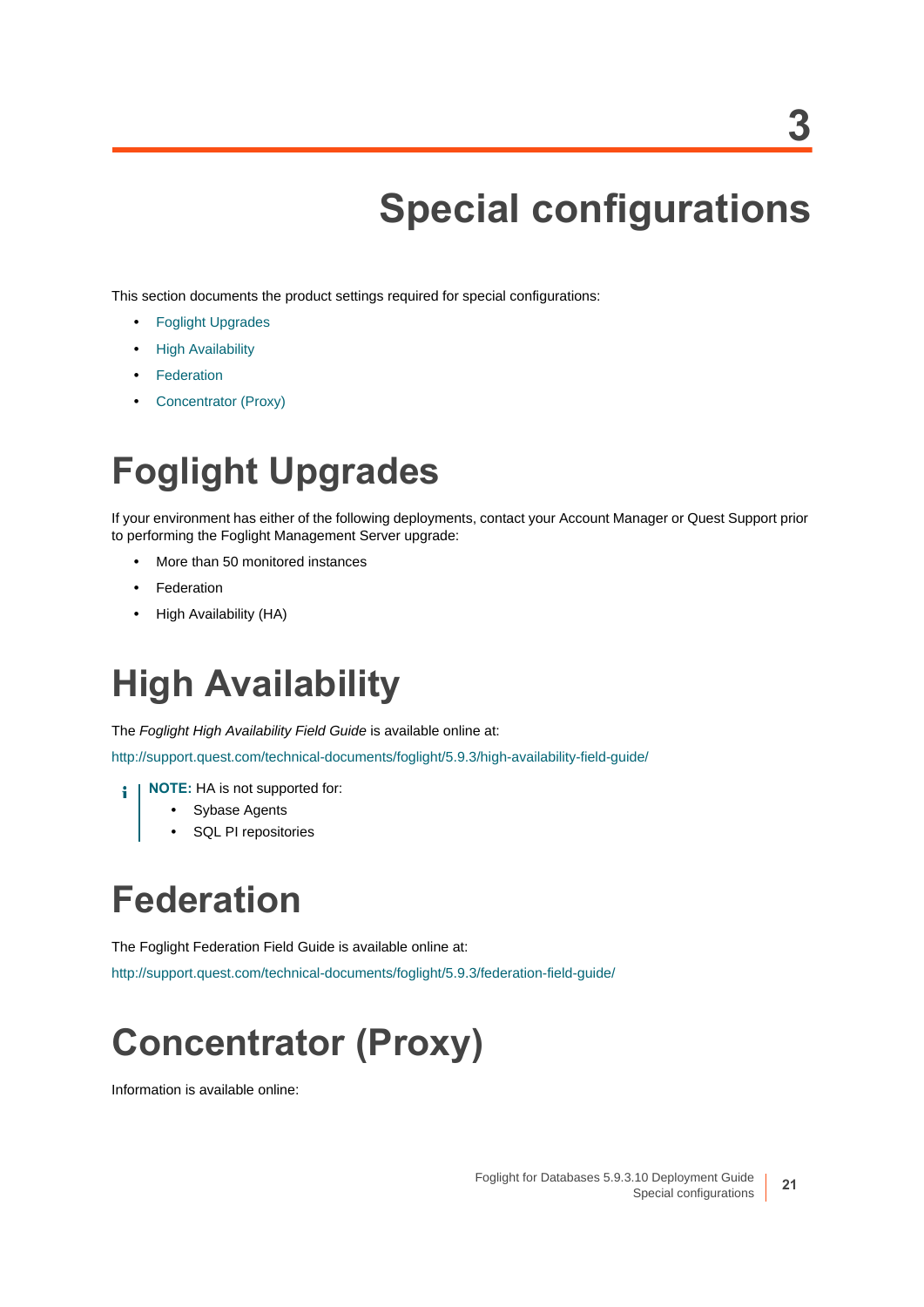- **Agent Manager —** [http://support.quest.com/technical-documents/foglight-agent-manager/5.9.3/foglight](http://support.quest.com/technical-documents/foglight-agent-manager/5.9.2/foglight-agent-manager-guide/configuring-the-agent-manager/configuring-an-agent-manager-instance-as-a-concentrator)[agent-manager-guide/configuring-the-agent-manager/configuring-an-agent-manager-instance-as-a](http://support.quest.com/technical-documents/foglight-agent-manager/5.9.2/foglight-agent-manager-guide/configuring-the-agent-manager/configuring-an-agent-manager-instance-as-a-concentrator)concentrator
- **DB agent** Step by step configuration is provided in the "Configuring the On Demand Port on the Agent Manager Concentrator" section in the *Foglight for Oracle User and Reference Guide* and in the *Foglight for SQL Server User and Reference Guide*.
- **i** | NOTE: Not supported for Sybase agents.

#### **Table 1. Concentrator Agent Manager**

| <b>Number of Agents</b> | $100$   | <200    |
|-------------------------|---------|---------|
| JVM Settings**          | 2048MB  | 4096MB  |
| CPUs $(2.4GHz)^*$       | 2 cores | 4 cores |
| RAM*                    | 4GB     | 6GB     |

**CPUs (2.4GHz)\* —** for a virtual machine the CPU allocation must be reserved. The reservation is expressed in MHz

**RAM\***- for a virtual machine the memory allocation must be reserved.

**\*\* —** After locating your hardware requirements in the tables, ensure that you complete the manual JVM Setting configuration as described in [Manual configuration required by all users.](#page-6-1)